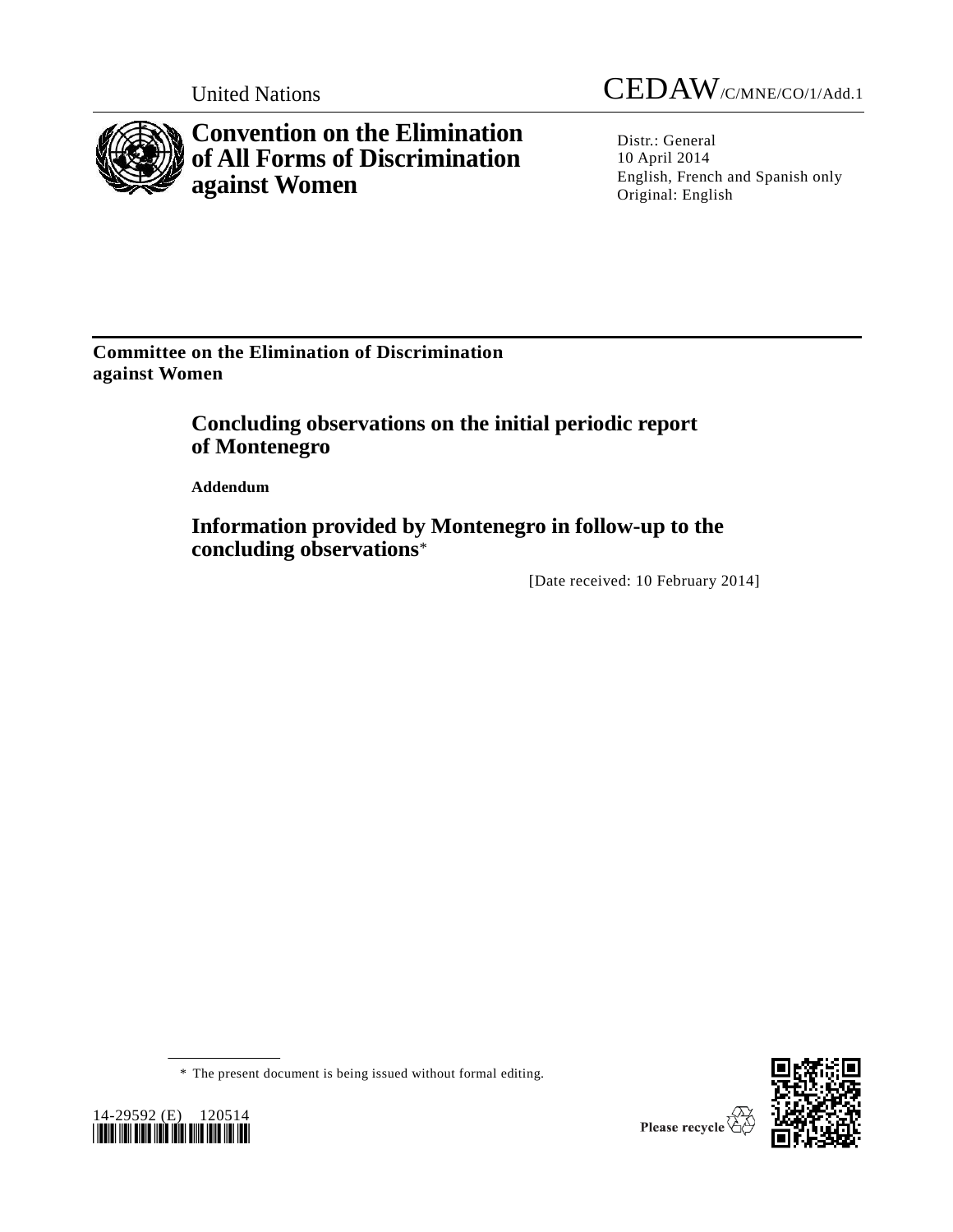# **I. Introduction**

Montenegro acceded to the Convention on the Elimination of All Forms of Discrimination against Women (CEDAW) as part of the succession process.

Under Article 18 of the Convention on the Elimination of All Forms of Discrimination against Women, State Parties undertake to submit to the Secretary General of the United Nations a report on the legislative, judicial, administrative and other measures which they have adopted to give effect to the provision of the present Convention as well as on the progress made in that regard within one year after the entry into force of the Convention and thereafter at least every four years. With regard to Montenegro, the deadline for such report was 23 October 2007, that is a year after the Convention entered into force in relation to Montenegro.

Initial report was prepared by the Ministry for Human and Minority Rights and adopted at the Government session on 25 February, 2010. It was submitted to the CEDAW Committee afterwards. It pointed out legislative and other measures undertaken by Montenegro in the period 2006-2009, related to the 16 articles of the Convention.

Thus, the Initial Report has been submitted to the CEDAW Committee in May 2010.

The Committee considered the initial report of Montenegro [\(CEDAW/C/MNE/1\)](http://undocs.org/CEDAW/C/MNE/1) at 1002nd and 1003rd meetings on 6 October 2011 [\(CEDAW/C/SR.1002](http://undocs.org/CEDAW/C/SR.1002) and 1003).

The Committee expressed its appreciation to the State party for its initial report, which was detailed and generally followed the Committee's guidelines for the preparation of reports. In addition, it welcomed the adoption, since the en try into force of the Convention for the State party, of several legislative measures aimed at eliminating discrimination against women, including (Law on Gender Equality, Law on Prohibition of Discrimination, Law on the Protector of Human Rights and Freedoms, Law on Domestic Violence Protection, Amendments to the Criminal Code etc.), as well as establishment of different institutional mechanisms and policies for the improvement of the status of women.

Beside positive aspects, the Committee recalled the obligation of the State party to systematically and continuously implement all the provisions of the Convention and in concluding observations have provided recommendations with priority areas that have to be implemented until the next periodic report. Accordingly, the Committee invited Montenegro to focus its attention to certain areas and to include the information about activities and achieved results in the next report.

The Committee requested the State party to provide, within two years, written information on the steps undertaken to implement the recommendations contained in paragraphs 19 and 23, which relate to the violence against women, trafficking and exploitation of prostitution, and participation in political and public life.

Regarding this obligation and submission of the Report to the CEDAW Committee by the end of 2013, the Ministry for Human and Minority Rights, in cooperation with relevant state institutions (Ministry of Education and Government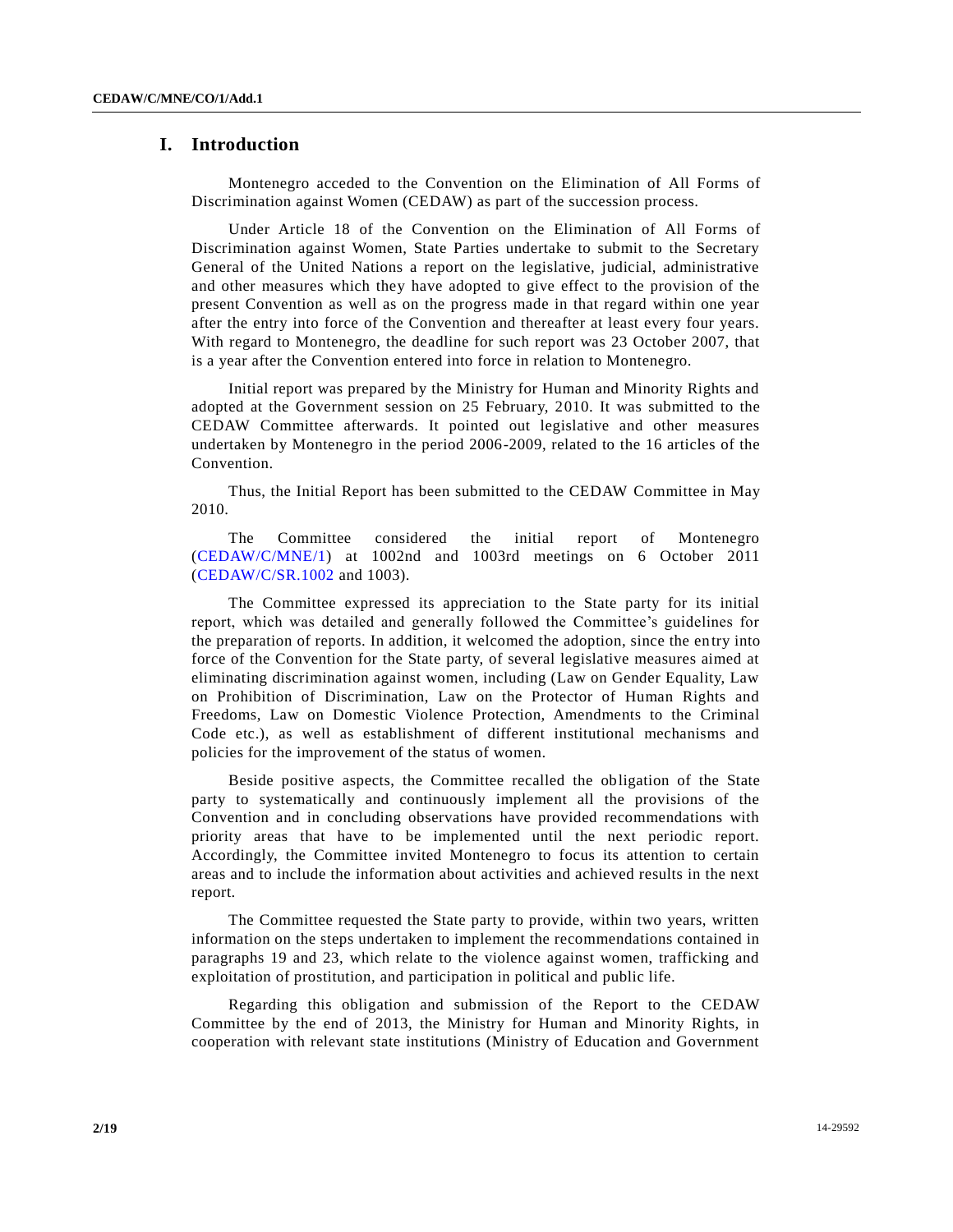Office for Combating Human Trafficking) prepared the responses to the recommendations 19-23.

Gender Equality Committee of the Parliament of Montenegro, at its 24th session held on 27 December 2013, discussed the Report and agreed with its content, with recommendation to amend the point 22 related to the gender balanced representation in the Parliament, having in mind the fact that the consensus related to the guaranteed quota for less represented sex hasn't been achieved yet.

# **II. Written information on the steps undertaken to implement the CEDAW recommendations contained in paragraphs 19 and 23**

#### **19. Violence against women**

(a) **Ensure that all reports of domestic and sexual violence against women and girls are effectively investigated and that perpetrators are prosecuted and sentenced commensurate with the gravity of their crimes.**

Law on Domestic Violence Protection, which regulates the area of domestic violence, entered info force in August 2010. Domestic violence, as used in this Act, shall mean omission or commission by a family member in violating physical, psychological, sexual or economic integrity, mental health and peace of other family member, irrespective of where the incident of violence has occurred. The Law prescribes the protection of victims in misdemeanor procedure and envisages five protection orders, as a kind of misdemeanor sanctions: removal from residence, restraining order, prohibition of harassment and stalking, mandatory addiction treatment and mandatory psycho-social therapy. The principle of emergency is envisaged in proceedings related to the protection from violence, right to psychosocial legal aid, as well as social and medicine protection. It also stipulates the obligation of the Police, misdemeanor body, public prosecution service, center for social welfare and other institutions of social and child welfare to provide full and coordinate support to the victim of violence.

The Protocol on Conduct between all relevant institutions has been signed in November 2011 and envisages the way and forms of mutual cooperation in the cases of domestic violence. With regard to that, 10 multidisciplinary teams have been set up at the local level, providing multidisciplinary support to the victims of domestic violence, in accordance to the Law on Domestic Violence Protection. They are set up within 10 centers for social welfare.

Since the adoption of the Law on Domestic Violence Protection (2010) it is noticed that the number of reported cases of domestic violence and violence against women have increased. This clearly implies that the Law is implemented in the practice. What is important to point out is the increased number of misdemeanor reports while the number of criminal offence decreased and that was the intention of the adoption of special Law to provide the victim with fast and e fficient protection.

In order to illustrate this we provide statistics from relevant institutions for 2011 and 2012: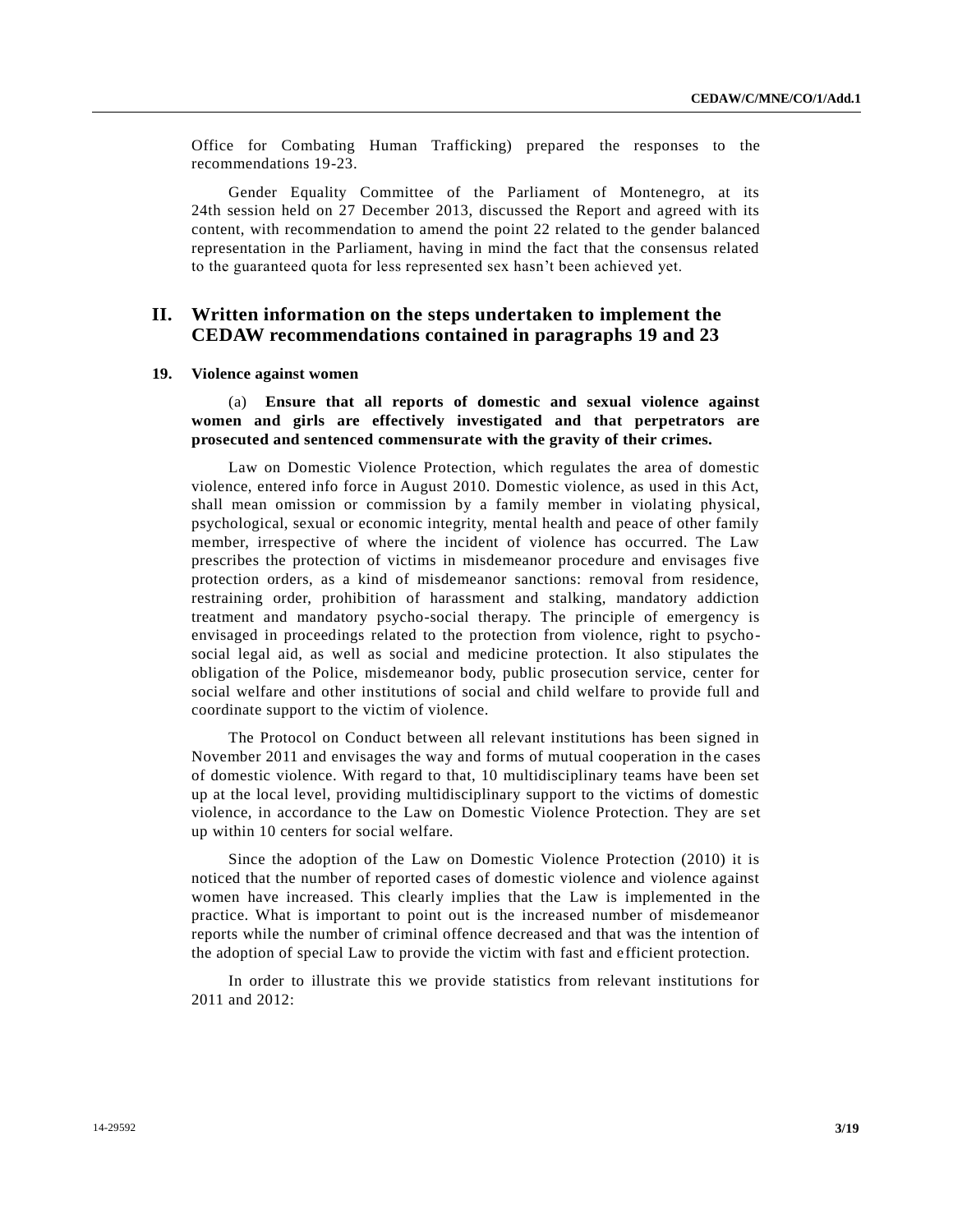During 2012 **the Police Directorate** registered 154 (232)<sup>1</sup> criminal offences of domestic violence, which in comparison to the previous year represents the decrease for 33, 6%. 154 (228). Criminal reports have been submitted to the prosecutor, reporting 160 (230) persons, out of which 94% are men. Victims of domestic violence are  $162$  (257) persons, out of which  $121$  (193) are women and  $6(22)$ minors. During 2012, there were 945 misdemeanor reports, reporting 972 perpetrators, out of which 786 are male. Total record is 1015 persons, victims of domestic violence, out of which 628 are women, 318 men and 40 minors.

During 2012, in **misdemeanor courts** there were 907 cases from the Law on Domestic Violence Protection, out of which 686 or 75, 63℅ are completed. The cases were completed in the following way: 282 fines or 41,10%; 67 imprisonment or 9,76℅; 74 probation or 10,78℅; 72 warnings or 10,49℅; 10 single measures or 1,45℅; 13 dismissal or 1,89℅; 6 educational measures or 0,87℅; 8 rejections or 1,16℅ and 154 setting free or 37,02℅. For the above mentioned period 203 protection measures have been issued out of which 10 were single and 193 combined with the punishment: 45 restraining order; 41 mandatory addiction treatment; 13 mandatory psycho-social therapy; 27 removal from residence; 73 prohibition of harassment and stalking; 3 mandatory psycho-social therapy, and in one case were the perpetrator was a foreign citizen, the order of removal from the territory of Montenegro was issued.

In 2011, in **basic courts** in Montenegro, 127 guilty verdicts were issued against 141 persons for the criminal offence domestic violence from the Criminal Code Article 220, out of which: 40 imprisonments lasting from 30 days until 1 year and 2 months, 69 probations lasting from 30 days of prison on probation for a year until one year and two months of prison on probation for 2 years, 12 fine sentences from 300,00 euros until 1.200,00 euros, 8 security measures, 1 court warning i 2 educational measures.

U 2012, in **basic courts** in Montenegro until 1st of July there were 46 guilty verdicts against 50 persons for the criminal offence domestic violence from the Criminal Code Article 220, out of which: 16 imprisonments lasting from 30 days until 4 months, 29 probations lasting from 30 days of prison on probation for a year until 1 year of prison on probation for 2 years, 2 fine sentences out of which one is 500,00 euros and another 1.200,00 euros, 1 educational measure and 2 security measures.

(b) **Provide mandatory training to judges, prosecutors and police officers on standardized procedures for dealing with victims in a gendersensitive manner and on the application of protection orders under the Law on Protection against Family Violence, expedite the adoption of implementing regulations under the Law, and identify any gaps in the application of protection orders in criminal proceedings.**

When it comes to the training for professionals from relevant institutions such as the Police, Judiciary, Social Welfare Centers, the Ministry for Human and Minority Rights in the framework of Gender Equality IPA 2010 Programme, implemented in cooperation with UNDP and with the financial support of the EU, organized a range of training to gender sensitize officers to deal with cases of domestic violence during 2012 and 2013.

**\_\_\_\_\_\_\_\_\_\_\_\_\_\_\_\_\_\_**

<sup>1</sup> Data for 2011.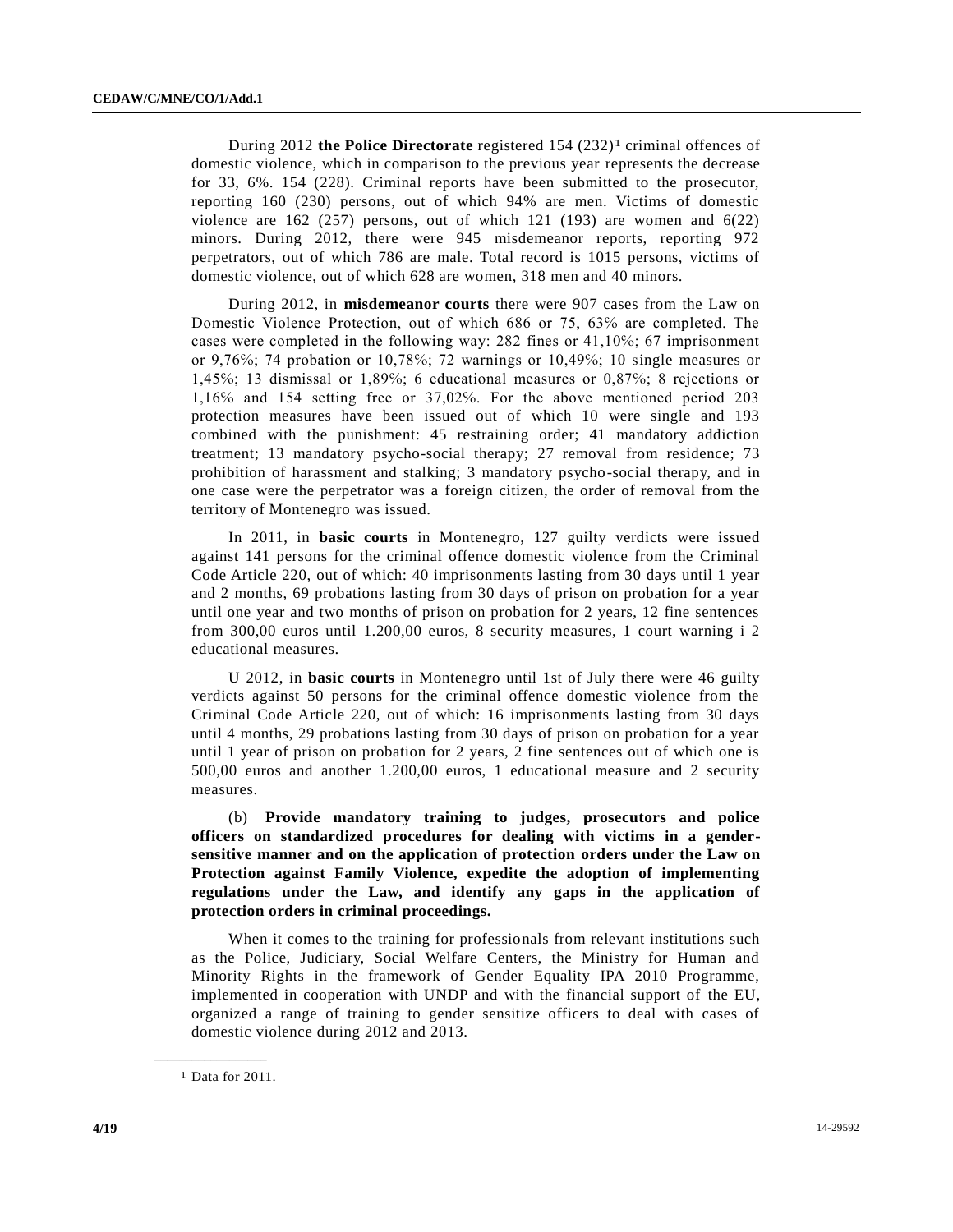For the purpose of continuing education and sensitization of professional staff on the issue of domestic violence during 2012, the five-day training for 20 trainers on the implementation of the Protocol from the Police and Centers for Social Welfare has been organized. The training was organized for the purpose of providing a standardized approach to all police officers, social workers, NGOs and other relevant stakeholders in the protection and support for victims of violence. All of the trainers received certificates upon the successful completion of the training.

Trained trainers have already started the process of training for the police officers and professionals in all the centers for social welfare. During November and December 2012, 11 trainings in 10 cities with 220 participants were organized. The aim of the training was to introduce the employees of the Police, Social Welfare Centers and health services with the implementation of the Protocol on Conduct in cases of domestic violence and the principles of inter-sectoral cooperation, sensitization for the issues of domestic violence as well as familiarity with the principles of working with victims.

During four training sessions, 2 of which were held in Podgorica (in the municipality of Podgorica, Danilovgrad, Cetinje and Kolasin), 1 in Bar (for the municipalities of Bar and Ulcinj) and one in Kotor (for municipalities Kotor, Budva and Tivat), around 80 police officers, representatives of social welfare centers and health services were trained. Trainings were implemented in the framework of Gender Equality IPA 2010 Programme, in cooperation with 3women's NGOs: SOS hotline for women and children victims of violence Niksic, SOS hotline for Women and children victims of violence and Center for women's rights. During 2013, the same program continued with the training for judiciary and misdemeanor courts, as well as members of multidisciplinary teams of ten cities in which they are set up.

Regarding the adoption of by-laws, in accordance with the Law on Domestic Violence Protection, the Ministry of Interior issued the Regulation on the detailed content and form orders of removal or prohibition of returning to the residence, which was published in the Official Gazette 42/12 on 31 of July 2012. In addition, the Ordinance on detailed method of determining and implementing protective measure of mandatory psychosocial treatment was completed and published in the Official Gazette 50/13 on 10 October 2013.

The provisions relating to protection measures are improved in the amendment of the Criminal Code (August 2013), so that they introduced two new provisions such as restraining order that says "to the perpetrator of sexual abuse domestic violence, incest, unauthorized production, possession and distribution of narcotics, the court shall impose a restraining order to the person or group of persons or particular place where there is a risk that the offender could again make the same criminal offense", and the removal from the residence that says "the court shall issue the order of removal from the residence to the perpetrator of domestic violence if there is a risk that the offender may commit the same criminal offence."

(c) **Provide adequate assistance and protection to women victims of violence, especially psycho-social rehabilitation and an adequate number of shelter facilities funded by the State party, as well as funding for NGOs that assist victims.**

According to the Law on Domestic Violence Protection, the Center for Social Welfare, or other social and child protection, health institutions and other bodies and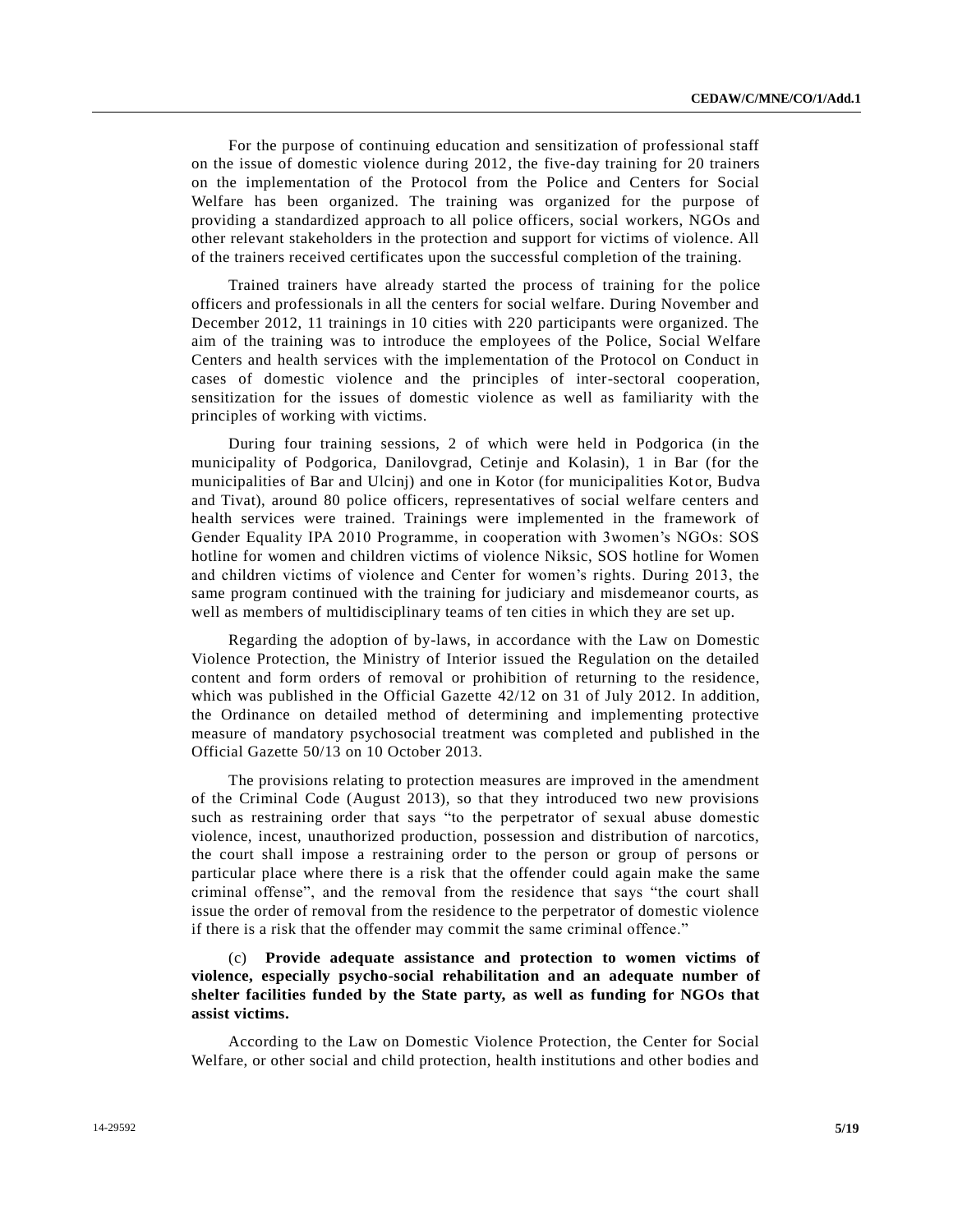institutions involved in the protection shall, without delay, provide protection and assistance to victims in accordance with its jurisdiction. These bodies and institutions are obliged to take care of all the needs of victims and allow them access to all forms of assistance and protection. The law prescribes the assistance plan for the victim, so that the Center for Social Welfare may set up an expert team consisted of representatives from the Center, bodies and agencies of local government, police, non-governmental organizations and experts dealing with the family issues, in order to establish victim assistance plan and coordinate activities in the process of helping victim, in accordance with their needs and choices. Victim assistance plan specifically includes measures to be taken in accordance with the Law governing social and child protection. If the victim is a child, victim assistance plan also contains measures to protect the child in accordance with the law governing family relations. In order to implement these activities, the professional team can educate other bodies, institutions and organizations dealing with the protection.

In Montenegro there are three shelters for women and children victims of violence run by women's non-governmental organizations (Podgorica, Niksic and Pljevlja) and one public institution in Bijelo Polje to support a family in which women and children victims of violence are placed. On the occasion of 25 November-International Day for the Elimination of Violence against Women in 2012, the Secretariat for Social Welfare in the Capital Podgorica and the NGO Women's Safety House opened a shelter for victims of domestic violence, which is a continuation of the activities envisaged by the Memorandum of Understanding for the implementation of support services for victims of domestic violence which was signed on 11 October 2012. In this way, Capital city of Podgorica has provided the house for temporary use to the NGO Women's Safety House. NGO SOS Hotline for women and children victims of violence Niksic, aimed at better protection of women and children victims of violence, in partnership with the Municipality of Niksic in 2010 has started the initiative to build a shelter for women and children victims of violence. Land for the construction of shelter is provided by the Municipality of Niksic and the construction is in the final phase. In addition, the shelter for women and children victims of violence in Pljevlja, run by NGOs Bona Fide, was equipped and opened in 2012. Support for equipment of shelter was provided by state institutions too. However, it is necessary to continuously work on the opening of a sufficient number of services for women and children victims of violence, taking into account the regional coverage.

(d) **Conduct research and collect comprehensive statistical data on violence against women, disaggregated by sex, age and relationship between the victim and perpetrator and carry out an in-depth analysis of the research and statistical data and utilize them to design policies and measures to combat violence against women.**

According to the Law on Domestic Violence Protection, the register of reported incidences of violence, victims, abusers, orders of protection granted as well as of other protection and assistance measures is maintained by the bodies and institutions (Police, misdemeanor body, public prosecution service, center for social welfare and other institutions of social and child welfare, health institution), in line with their respective powers, and deliver it to the ministry competent for human and minority rights protection.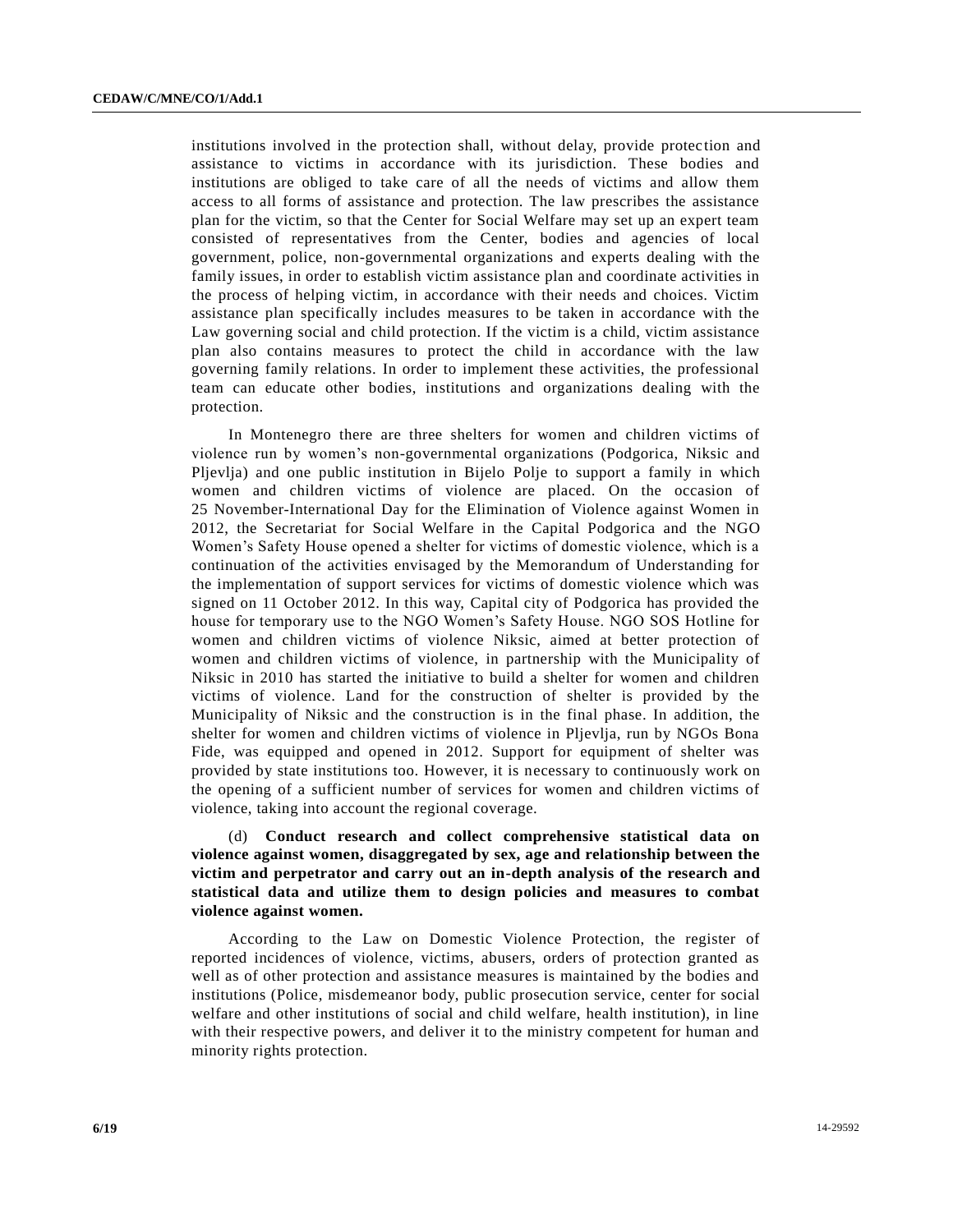In addition to official statistics, within the framework of IPA Programme for Gender Equality 2010, in the partnership of the Ministry of Human and Minority Rights and UNDP, the Survey on domestic violence in Montenegro has been conducted. The purpose of carrying out the study was to highlight the perception, intensity and forms of domestic violence and violence against women in Montenegro in order to meet the current situation and take appropriate measures to combat and prevent this phenomenon. Also, the study has served as an important source of information in the implementation of activities in the field of achieving sustainable and effective system to protect victims of domestic violence and measures to combat domestic violence. Study on violence against women and domestic violence in Montenegro is realized with the use of several different methods (desk methods, qualitative and quantitative methods of research, case studies) in order to gain more insight into the issue and get more objective data.

Some of the results of the study are as follows: "Every third person in Montenegro would not be willing to report domestic violence. Every fourth person in Montenegro believes that the victim is responsible for the violence because it "caused it by his/her actions". "Victims of domestic violence are usually women and children, while men are identified as perpetrators. The Survey, which was conducted on a sample of 1,103 respondents in 17 Montenegrin municipalities, shows that Montenegrins are insufficiently familiar with the responsibilities of institutions involved in the protection of victims of violence. Also, every third person in Montenegro would not be willing to report domestic violence because of low confidence in the effectiveness of institutions, fear, patriarchal understandings of family relationships and doubt that the problem of domestic violence can be stopped and overcome. The study served as a good basis for planning future policy in this area, particularly in defining the measures in the area of combating violence against women as part of the Plan of Action for Gender Equality, which was adopted in January 2013, as the Government's policy document in this area.

# (e) **Set a time frame for ratifying the Council of Europe Convention on Preventing and Combating Violence against Women and Domestic Violence (2011).**

Law on Ratification of the Council of Europe Convention on Preventing and Combating Violence against Women and Domestic Violence was adopted by the Parliament of Montenegro on 1st March 2013, and thus Montenegro was among the first countries to ratify this important international treaty.

#### **20. Trafficking and exploitation of prostitution**

(a) **Review its sentencing policy in trafficking cases and provide mandatory training for judges, prosecutors, and police officers on the appropriate application of article 444 of the Criminal Code and of relevant provisions on witness protection in the Criminal Procedure Code and the Witness Protection Law.**

Montenegro has, so far, adopted and incorporated in its legislative framework the UN Convention against Transnational Organized Crime (2000) and the Protocol to Prevent, Suppress and Punish Trafficking in Persons, especially Women and Children, ratified the Council of Europe Convention on Action against Trafficki ng in Human Beings, the UN Convention on the Rights of Child and both protocols (Optional Protocol to the Convention on the Rights of the Child which relates to the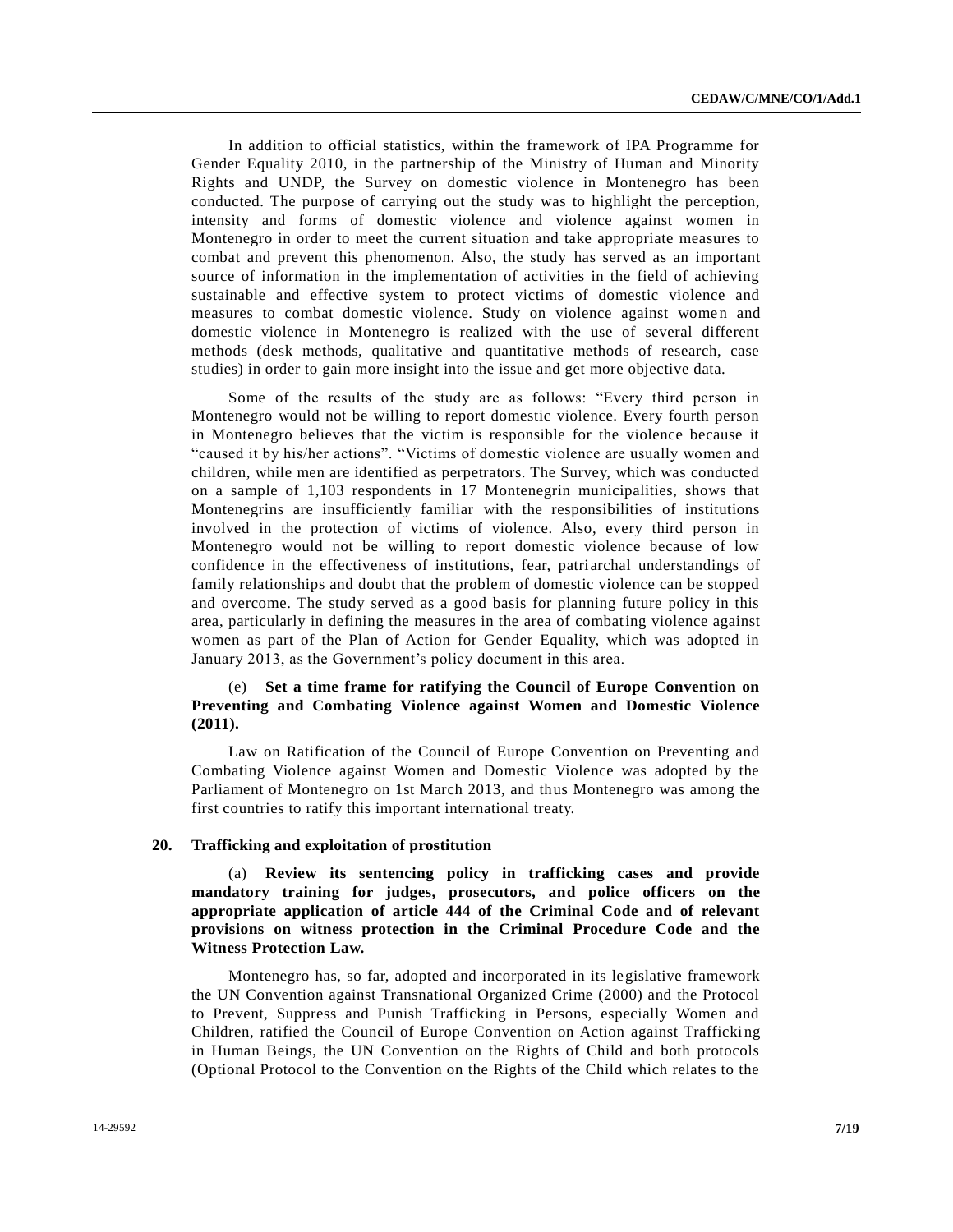selling of children, child prostitution and child pornography and the Optional Protocol on the prohibition of child involvement in armed conflict).

The Constitution of Montenegro, Article 9, stipulates that ratified and published international treaties and generally accepted rules of international law are an integral part of the internal legal order and have primacy over national legislation and shall be applied when different from the national legislation. In line with the Constitution, the human life is inviolable. It guarantees the dignity and security of a human being and prohibits all forms of trafficking in persons and children.

The main regulations in criminalization of trafficking and prosecution of human trafficking are the Criminal Code and Criminal Procedure Code.

Criminal Code, Article 444, defines the following forms of this crime - labour exploitation, commercial, sexual exploitation and begging, removal of body for transplantation purposes, use in armed conflict, the commission of crimes and enslaving a person, while a separate article 445 defines the criminal offense of trafficking in children.

The basic form of the criminal offense of human trafficking envisages the punishment of imprisonment for one to ten years, if the offense is committed against a minor it is punishable by imprisonment for three years as statutory minimum which case it may impose a penalty of up to 20 years in prison, if a person died as a cause of the criminal offense of trafficking, or the offense was committed in an organized manner is punishable by imprisonment of at least ten years, as the legal minimum, in which case it may impose a maximum sentence of 20 years.

In accordance with the recommendations of expert bodies of the Council of Europe GRETA, the amendments were introduced in the Criminal Code, which entered into force in August 2013, and relating to the following:

- The definition of a victim was introduced. The victim is a person whom by an unlawful act prescribed in the law as a criminal offense, caused physical or mental pain or suffering, property damage or violation of human rights and freedoms;
- The legal description of the criminal offence of trafficking (Article  $444$ )<sup>2</sup> has been given in more detail and introduces the slavery and slavery similar

offender shall be liable to imprisonment for a minimum term of three years.

**\_\_\_\_\_\_\_\_\_\_\_\_\_\_\_\_\_\_** 2 Article 444

<sup>(1)</sup> Anyone who by force or threat, deceit or keeping in delusion, by abuse of authority, trust, relationship of dependency, difficult position of another person or by keeping back identification papers or by giving or receiving money or other benefit for the purpose of obtaining consent of a person having control over another: recruits, transports, transfers, hand s over, sells, buys, mediates in sale, hides or keeps another person for exploitation of work, submission to servitude, commission of crimes, prostitution or begging, pornographic use, taking away a body part for transplantation or for use in armed conflicts shall be punished by imprisonment for a term of one to ten years.

<sup>(2)</sup> If the offence referred to in Paragraph 1 of this Article is committed to a juvenile person, the offender shall be liable to imprisonment prescribed for that offence, even if there was no force, threat or any other of the stated methods present in the commission of the crime. (3) If the offence referred to in Paragraph 1 of this Article is committed to a juvenile, the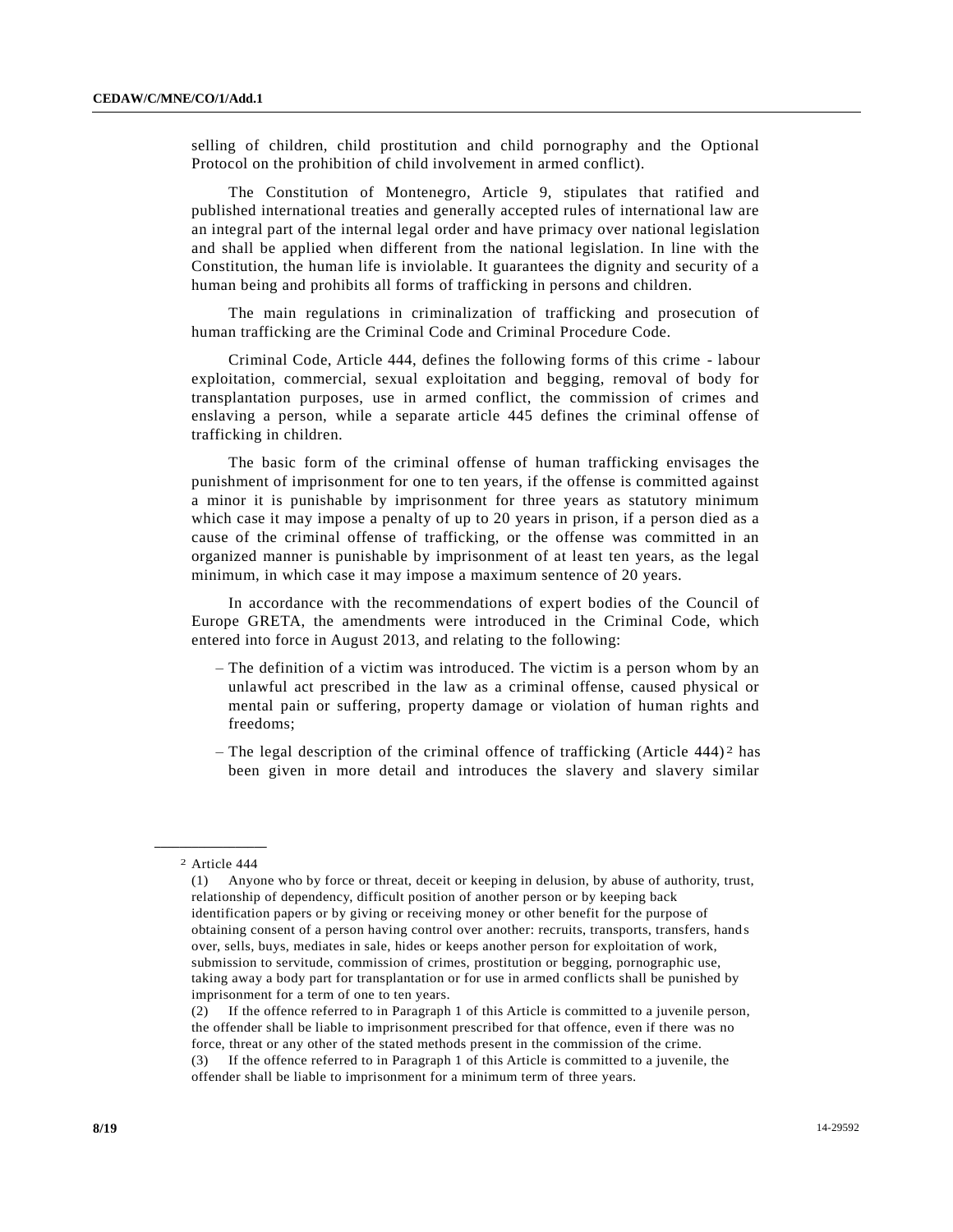relationship, trafficking for the purposes of commencing illegal marriage, and the and severe form of paragraph 3, if the offense is committed by a public official against a minor, and introduced a provision that eliminates the possible dilemma in the sense that the consent of a victim of trafficking does not exclude this offense (paragraph 10);

- Also, the criminal offence of trafficking in children for the purposes of adoption (Article 445) extends to minors (persons from fourteen to eighteen years), so that it now provides broader protection against trafficking in minors;
- Two new criminal offenses have been introduced "Trafficking in human body parts" and "Advertising of trafficked human body parts."

Establishment of qualitative system of combating trafficking in human beings means continuous training and education of professionals in relevant institutions which caused the setting up of specialized institutions as following: Center for Judicial Education and Human Resources Authority. In addition, as of 2006 trafficking in human beings has been studied as a separate unit at the Police Academy. Thus, at the institutional level, a number of training for police, judges, prosecutors, military, educational, social and health workers, representatives of inspection services, as well as other targeted groups (tourist laborers, businessmen students, students of secondary and primary schools, representatives vulnerable populations-inmates of shelters for children) have been conducted, in which realization the significant support was provided by representatives of international and non-governmental partner organizations.

Center for Judicial Education organized number of trainings on the most important criminal justice institutes, and institutes which are applied in cases of human trafficking. During 2012, the Centre has organized 10 trainings/ seminars/conferences attended by 94 representatives of judicial authorities. During the first half of 2013, the Center for Judicial Education has organized two training sessions with 60 participants on key criminal justice institutions, which institutes apply in cases of human trafficking, with a focus on cross-border organized crime.

(b) **Intensify training for immigration and other law enforcement officials on early identification of (potential) victims of trafficking, with a special focus on women and girls who are particularly vulnerable to trafficking such as Roma, Ashkali and Egyptian (RAE) women, displaced women, and unaccompanied or street girls.**

**\_\_\_\_\_\_\_\_\_\_\_\_\_\_\_\_\_\_**

<sup>(4)</sup> If offences referred to in Paragraphs 1 and 3 of this Article have caused serious bodily injuries, the offender shall be liable to imprisonment for a term of one year to twelve years. (5) If offences referred to in Paragraphs 1 and 3 of this Article have caused death of one person or more, the offender shall be liable to imprisonment for a minimum term of ten years. (6) Anyone who deals with committing offences referred to in Paragraphs 1 to 3 of this Article or participates in their organised commission together with several other persons shall be liable to imprisonment for a minimum term of ten years.

<sup>(7)</sup> Who uses a services of a person to whom the crime has been committed from the Paragraph 1 of this Article, shall be liable to imprisonment from six months to five years. (8) If the offence referred to in Paragraph 7 of this Article is committed to a juvenile person, the offender shall be liable to imprisonment from three to fifteen years.

<sup>(9)</sup> The consent of a victim to the exploitation against whom the offence has been committed from the Paragraphs 1 to 3 of this Article has no influence on existence of the criminal offence.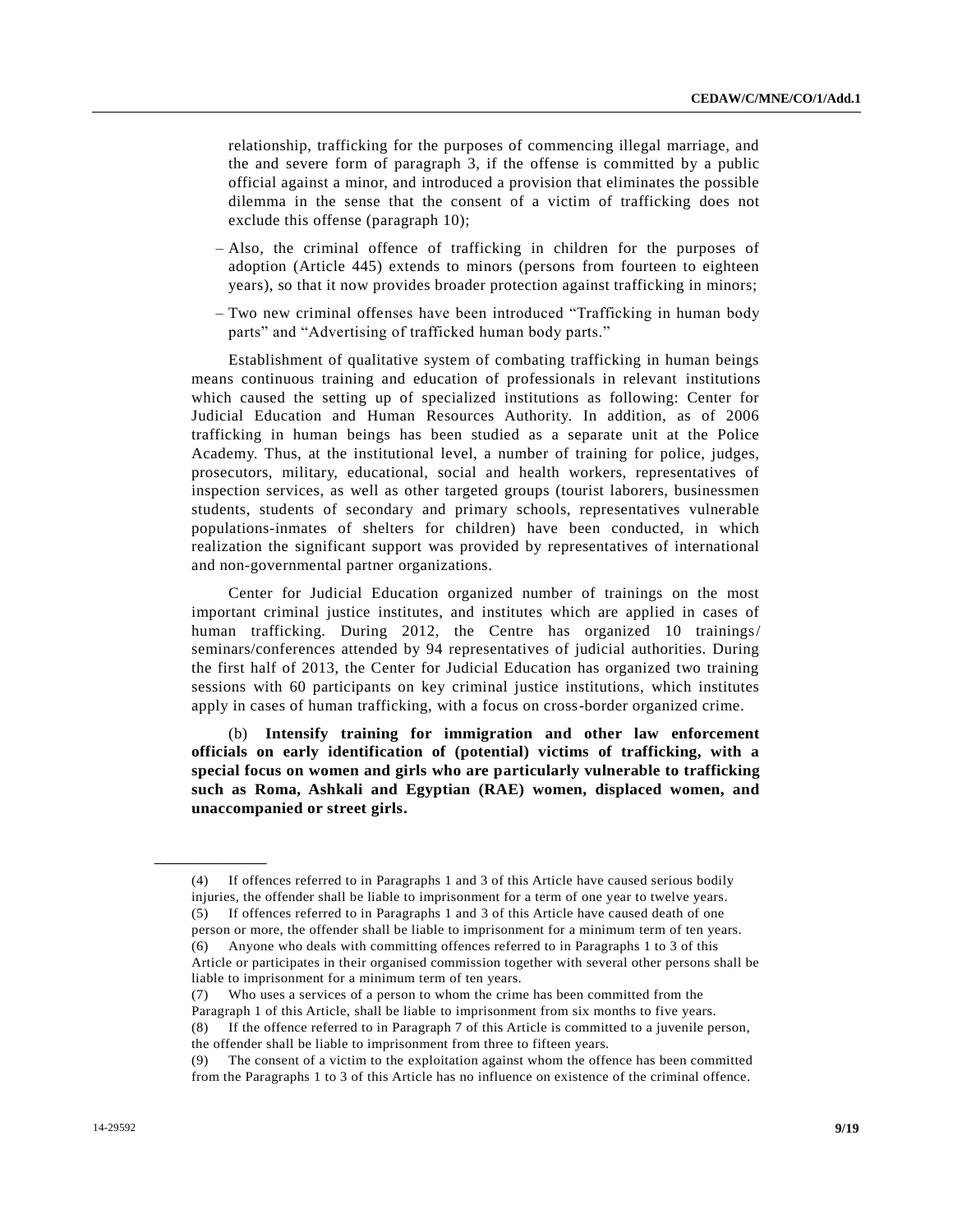Government Office for Combating Human Trafficking, in cooperation with the Organization for Security and Cooperation in Montenegro (OSCE), organized a oneday workshop on 6 July 2013, when a list of indicators for early identification of victims of trafficking was developed. Drafted list of indicators was published in the form of cards and distributed to the representatives of law enforcement authorities in charge of combating human trafficking, as well as providing assistance and protection to victims of this crime, representatives of civil society and international organizations.

Government Office for Combating Human Trafficking, in cooperation with the American NGO "Fair girls" and NGO "Montenegrin Women's Lobby" was organized two-day training in May 2013, intended to the social and health workers, representatives of the Police and local authorities in the southern and central regions on the issue "Strengthening the capacity of law enforcement to identify victims of human trafficking/child of RE population." The same training was organized in July by representatives of the above mentioned institutions in the northern re gion of Montenegro. Training was successfully attended by a total of 22 officers of Centers for Social Welfare, 16 employees in the health centers, nine employees of emergency medical aid, 18 representatives of the Police, nine employees of local governments and two employees of the Office.

Department for Gender Equality, as part of the regular activities, in December 2012 prepared and printed the publication named "Forced Marriage" — confessions of Roma and Egyptians women in Montenegro. It also filmed a documentary on the issue of early and forced marriages-confessions Roma and Egyptian women. The movie "Nightmare" was promoted and recorded within the project of the NGO Montenegrin Women's Lobby "Stop Human Trafficking", which was partly financed from the state budget.

At the same time there were several seminars held with representatives of non-governmental organizations dealing with Roma and Egyptian women, with the aim of strengthening the network of Roma women NGOs in the fight against early and forced marriages in the RE population.

The Anti-trafficking Office continuously monitors the activities envisaged in the Strategy for Resolving the issue of displaced persons in Montenegro and the Action Plan for its implementation, with special reference to the refugee camp in Vrela Ribnicka.

During 2012, the Red Cross within the "Youth Club" organized serious of lectures on the theme of human/children trafficking in a refugee settlement in Vrela Ribnicka.

Representatives of the Police attended the following trainings during 2012:

- 11-15 June 2012 at the Police Academy in Danilovgrad a seminar entitled "Human trafficking and people smuggling" was organized by OSCE Mission and TADOK Academy in Turkey for 18 participants from the Police, the Customs Administration and the Office for Combating Trafficking in Human Beings,
- IPA 2009 Project, which is organized by the European Commission within the component I, "Strengthening the capacity of the Police in the fight against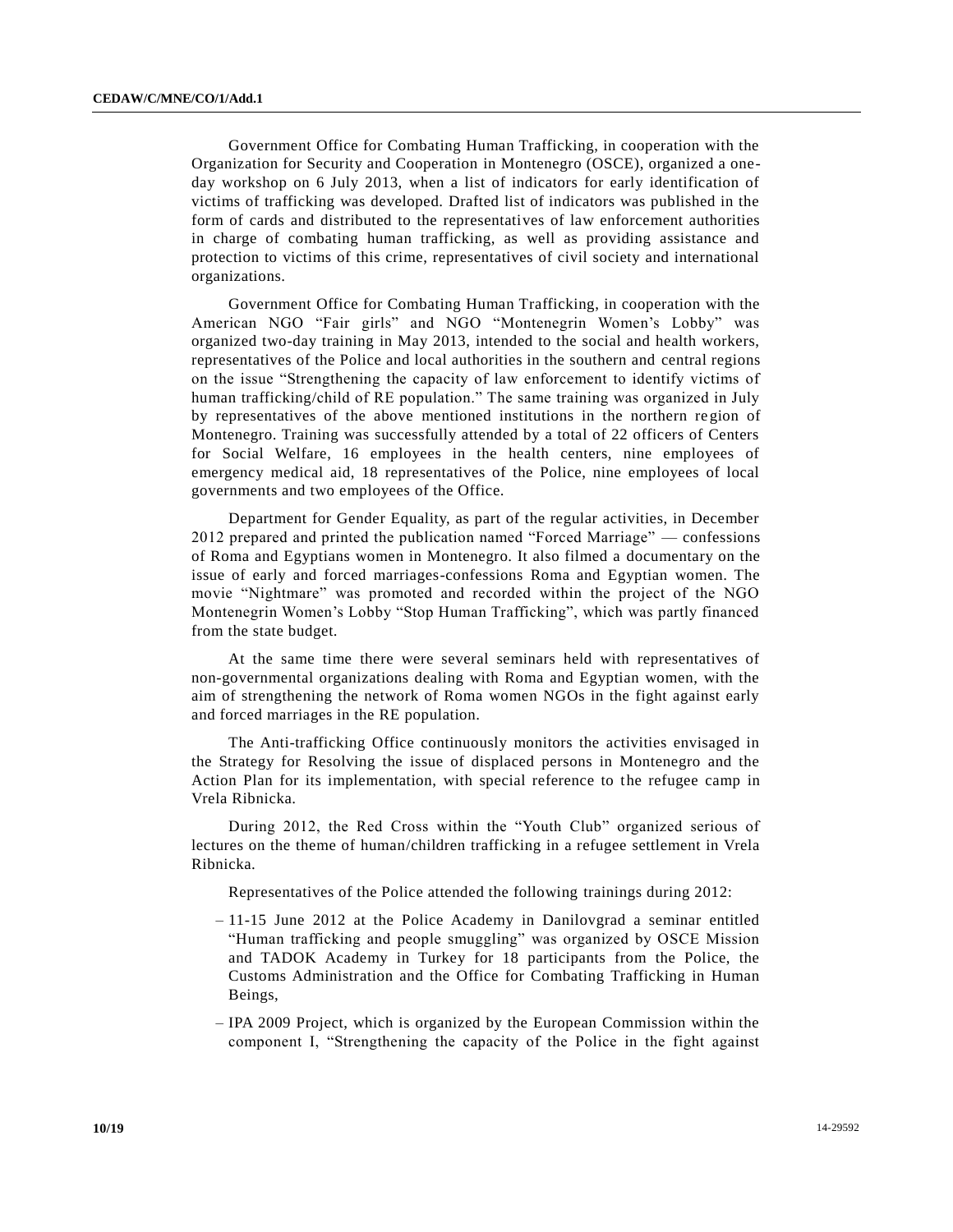organized crime," the Police Academy discussed the issue of trafficking in persons for a period of five days (at the end of June 2012).

In the first half of the 2013, the officers of the Border Police, and Department for the fight against organized crime and corruption, the Criminal Police Department who specifically monitor issues of human trafficking, attended the following trainings:

- 25-28 March, a seminar was held in Budva, on the topic "Prevention of Human Trafficking", organized by the OSCE Mission. Five police officers attended.
- 17-18 April, a regional seminar was held in Podgorica on "Combating seasonal sexual exploitation", organized by the European Commission. One police officer attended.
- 3-4 June, a seminar was held in Vienna, under the project "Combating human trafficking for labor exploitation", organized by the International Centre for Migration Policy Development (ICMPD) in cooperation with the Office of the Special Representative of the OSCE. One police officer attended.

### (c) **Expedite efforts to establish a national mechanism for compensating victims of trafficking and strengthen programmes for their reintegration into society.**

The Government of Montenegro adopted the Draft Law on the Compensation of Victims of Crime in December 2011. The draft law was sent for an expertise to the Council of Europe and the European Commission. The public discussion on the Draft Law was organized on 19 December 2012 and was attended by representatives of judicial authorities and international and non-governmental organizations. By the adoption of the Law on Compensation of Victims of serious crimes will establish a state system of compensation that will be available to victims of trafficking.

The signing of the Protocol on Cooperation between the Office for Combating Trafficking in Human Beings and the Union of Employers created the conditions for quality reintegration, re-socialization and repatriation of victims of trafficking in persons/children through providing various specialized courses for vocational training of the victims, as well as providing opportunities for their preferred employment.

# (d) **Broaden the cooperation with NGOs in implementing and monitoring the National Strategy for the Fight against Trafficking in Human Beings and the related Action Plan and provide funding for anti-trafficking activities of NGOs.**

Government of Montenegro, from the budget of the Office for Combating Trafficking in Human Beings, allocates the necessary funds for the operation of the Shelter for victims of trafficking. These funds are intended for financing expenses that are necessary to meet the basic living needs of victims of trafficking, as well as providing medical, legal, psychological and other forms of assistance. Direct assistance to victims and potential victims of trafficking in the shelter is provided by five activists of the NGO "Montenegrin Women's Lobby," to whom, from the budget of the Office for Combating Trafficking in Human Beings, monthly fee is paid to the gross amount of 300 euros per person.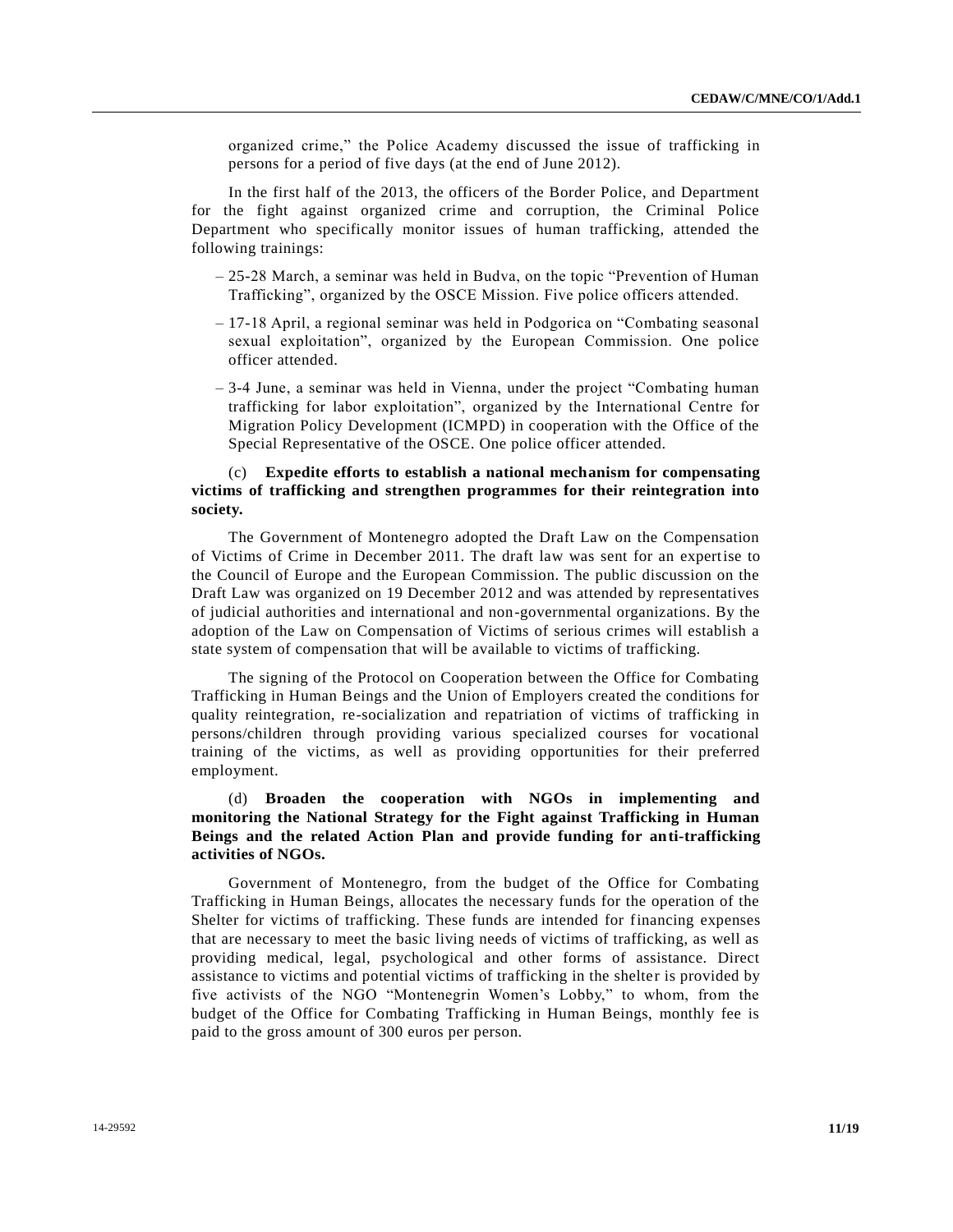In addition to these funds, the budget of the Office for Combating Trafficking in Human Beings financed rental costs and other expenses to the object where the shelter for victims of human trafficking is situated. At the same time, from the budget of the Office a helpline for victims of human trafficking is funded, which is available 24 h to all persons who find themselves in need to call or wanting to know more about human trafficking. Office for Combating Trafficking in Human Beings for the above purposes annually allocates approximately 40,000 euros.

Recognizing the strong contribution of civil society in the activities in the fight against trafficking in persons, the revised Memorandum on Cooperation of state institutions and civil society in the fight against human trafficking was signed on 18 October, 2013. The MoU was signed by the Supreme Prosecutor's Office, Ministry of Health, Ministry of Labour and Social Welfare, Ministry of Interior/Police Directorate, Ministry of Education, the Supreme Court, the Office for Combating Trafficking in Human Beings, the Red Cross of Montenegro, Center for Child and Family Support and six non-governmental organizations: Montenegrin Women's Lobby, Women Safety House, SOS hotline Niksic, SOS hotline Podgorica, Institute for Social Inclusion and the House of Hope. This Agreement legally defines responsibilities of institutions and organizations through clearly defined operational procedures to be implemented by the Parties in resolving specific cases of human trafficking, with a particular emphasis on the treatment in relation to women and children victims of trafficking.

At the same time, for the purpose of transparency and further improvement of cooperation with civil society organizations, Government Office for the fight against trafficking in human beings has announced two public calls on 25 October, 2013 and 11 November, 2013 for nomination for Members in the working group to monitor the implementation of the National Strategy to Combat Trafficking in Persons, in compliance with Article 9, paragraph 1 of the Regulation on the procedure for cooperation between the state administration and non-governmental organizations ("Official Gazette of Montenegro ", No. 07/12). Given that there were no candidates applying, the Office shall repeat the public calls.

# (e) **Provide information in its next periodic report on the number of temporary residence permits granted to trafficking victims, including where those victims are unwilling or unable to cooperate with the prosecution authorities.**

Article 51 of the Law on Foreigners ("Official Gazette of Montenegro", no. 82/08, 72/09, 32/11, 53/11 and 27/13) stipulates that the temporary residence on humanitarian grounds can be granted to the foreigner who is assumed to be the victim of the criminal offence of human trafficking and juvenile foreigner who has been abandoned or is a victim of organized crime, and in the cases that does not meet other conditions for granting temporary residence (having a means of subsistence, provided accommodation or to have health insurance).

Temporary residence on humanitarian grounds shall be granted for a period of three months to one year and may be extended until there are no reasons in the above mentioned paragraph. Foreigner in paragraph 1 shall not be forcibly removed for illegal entry or stay in Montenegro. Foreigner referred to in paragraph 1 of this Article, for whom there is reasonable fear that testifying could be exposed to danger to life, health, physical integrity or freedom, provides protection and rights under the provisions of the law governing the protection of witnesses.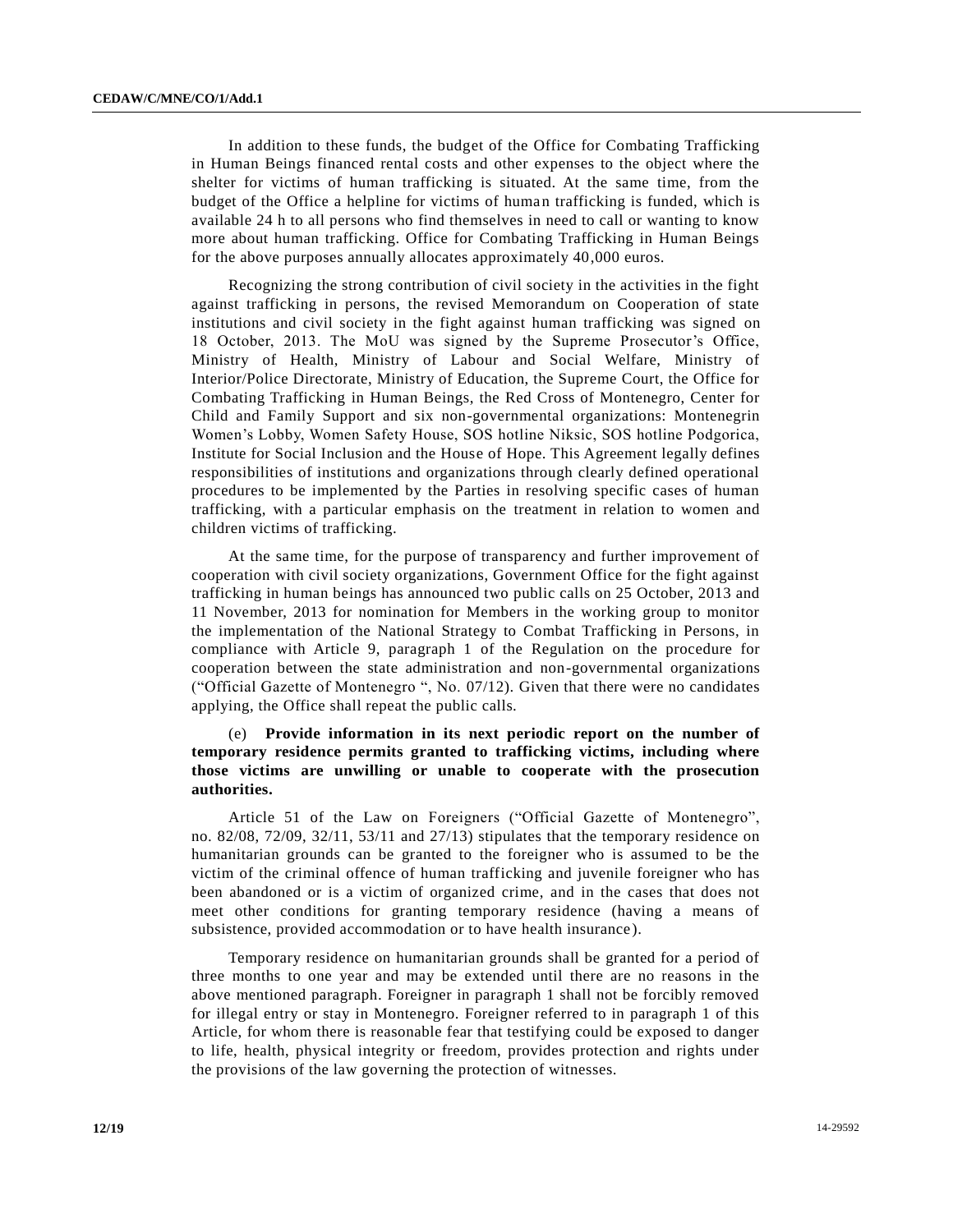Article 9 of the Rules on granting of temporary residence and permanent residence and issuing travel documents to foreigners ("Official Gazette of Montenegro", no. 58/09 and 13/12), provides a temporary residence on humanitarian grounds, granted on the basis of adequate evidence of legal parties (international organizations, NGOs or government bodies), which provides victim assistance and protection, or the competent governmental authority confirming that the victim cooperates in resolving crimes.

The Ministry of Interior maintains records of approved temporary residence and permanent residence, which is updated daily. During the reporting period there were no requests for approval of a temporary residence permit on this basis.

#### (f) **Further intensify efforts to combat sexual exploitation of girls and boys.**

Strategic orientation of Montenegro is action at the bilateral and multilateral plan in the fight against human trafficking and active participation in the work of international organizations and initiatives aimed at combating this type of crime, as well as the harmonization of the legislative framework with international standards and international obligations.

At the bilateral level, during number of individual meetings of the National Coordinator for Combating Trafficking in Human Beings of Montenegro and Kosovo and representatives of relevant ministries and the Supreme Public Prosecutor's Office the text of the Protocol on Cooperation in Combating Human Beings has been drafted to improve the identification, reporting, referral, cooperation in criminal procedures and voluntary return of victims and potential victims of trafficking. Protocol, which will soon be formally signed, among other things provides for joint action in order to respond in a qualitative way the current trends when it comes to human trafficking.

Within the Council of Europe Campaign on Violence against Children "One in Five" several meetings have been held and have treated the particular vulnerability of children in relation to various forms of exploitation, and therefore in relation to child trafficking for labor exploitation, forced begging, committing criminal works, concluding forced marriage, selling body organs, sexual exploitation through child prostitution and sex tourism, child pornography and abuse of children in armed conflict.

When working on amendments to the Criminal Code, we have analyzed the compliance of the criminal offences with Council of Europe Convention on the Protection of Children against Sexual Exploitation and Sexual Abuse, and thus proposed the introduction of a new criminal offense - enticement of a child for the purpose of committing criminal offenses against sexual freedom (Article 211b) and modified criminal offenses - showing pornographic material to children and the production and possession of child pornography (Article 211).

In order to improve the implementation of the principles of the Code, the Office for Combating Trafficking in Human Beings developed a project entitled "Enhancing the fight against sexual exploitation in tourism", which is applied in the TAIEX. In March 2013, the Office organized a two-day regional workshop, during which special attention was paid to the Code of Conduct for the Protection of Children from Sexual Exploitation in Travel and Tourism.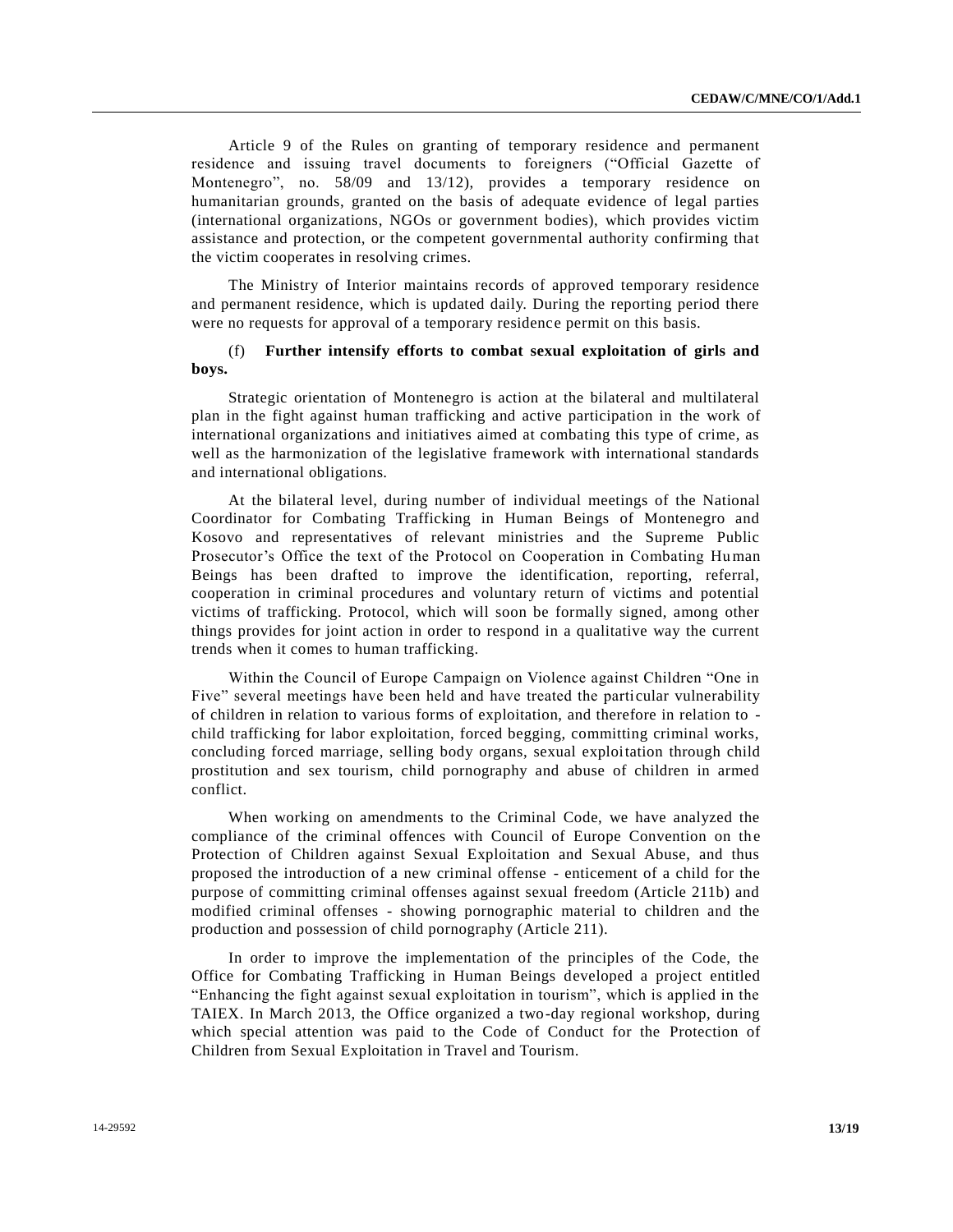The Ombudsman has conducted a research on sexual exploitation of children in Montenegro. The research covers the period from 1 January, 2008 to 30 June 2011 and the goal is to determine the level of understanding of the phenomenon by the competent services and bodies and assessment of the current situation in this area. The research was presented to the public on 15 November 2012.

Police Directorate of Montenegro, within the jurisdiction of district units and branches of the Montenegrin police, continuously conducts raids of nightclubs and other objects, as well as the action of intensified control of the legality of detention of foreign nationals, all in order to prevent the possible prevention or detection of potential victims of human trafficking.

Within preparation of Montenegrin soldiers for peacekeeping missions and operations, various training programs in the country and abroad were conducted. A significant part of the training is focused on intelligence preparation of dealing with information about the culture, traditions and risks in the countries in which they implement the mission and operations. Information about the major risks obtained through training, indicate criminal activity of all kinds of crime in these countries, including the existence of human trafficking. At the end of February 2013 in preparation of VII Montenegrin contingent of ISAF in Afghanistan, the representative of the Office for the Fight against Trafficking in Human Beings gave a lecture on human trafficking.

Team of trainers — teachers of Civic Education in cooperation with representatives of the Office for Combating Trafficking in Human Beings created Methodological Guide for the transfer of knowledge on human trafficking in the education system - designed for teachers of primary and secondary schools, holding classes on the mentioned topic. The manual is electronically distributed to all the teachers who have attended training on the best methods of transferring knowledge about human trafficking.

#### **23. Participation in political and public life**

### (a) **Review the 30-percent quota in the Electoral Law to ensure that in each group of three candidates, at least one candidate is a woman on political parties' electoral lists.**

The current Law on the Election of Councilors and MPs (Official Gazette of Montenegro, no. 46/11), in the Article 39a says, "In order to achieve the principle of gender equality on the electoral list shall be at least 30% of candidates from underrepresented sex. Selection list that does not meet the requirements of paragraph 1 of this Article shall be deemed to be incomplete for the proclamation of the electoral list, a list of the applicant will be asked to correct the deficiencies of the list, in accordance with the law. Electoral list that does not correct the deficiencies referred to in paragraph 2 of this Article Electoral Commission shall reject the electoral list, in accordance with the law". The Working Group has been set up in the Parliament of Montenegro on 11 June, 2013 aimed at building a confidence in the electoral process, which should propose amendments to the electoral legislation and, among other things, the gender balance in the composition of the Parliament. In the moment of submitting the Report, the consensus hasn't been achieved in the Working Group on the introduction of guaranteed quota for less represented sex.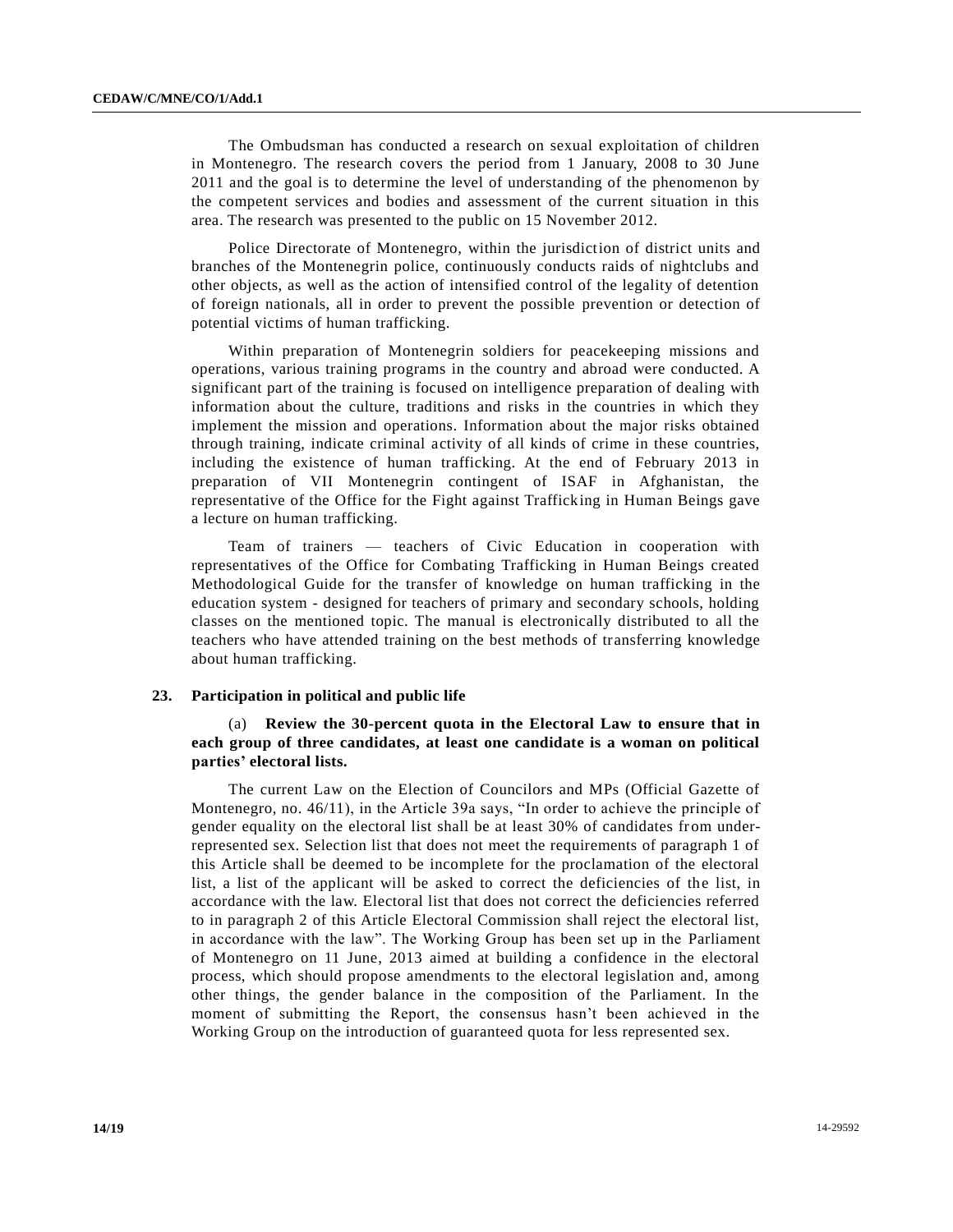(b) **Introduce legislative measures and procedures for the implementation of article 10 of the Law on Gender Equality, including provisions on the rejection of proposals for appointments that do not comply with the principle of gender-balanced representation, unless there are justifiable reasons for exemption from this principle;**

(c) **Adopt other temporary special measures, in accordance with article 4, paragraph 1, of the Convention and the Committee's general recommendation No. 25 (2004), such as a gender parity system for appointments and accelerated recruitment of women in the public service, especially in senior positions;**

Article 10 of the Law on Gender Equality (2007) states that the Parliament and Government of Montenegro, within its jurisdiction, shall apply the principles of gender equality, in particular the principle of equal representation in the se lection and appointment to certain positions of working bodies and determining the composition of the official delegations.

Law on Amendments to the Law on Election of Councilors and MPs (2011), Article 39a says that in order to achieve the principle of gender equality on the list shall be at least 30% of the less represented sex.

The Law on Civil Servants and State Employees (July 2011) provides that the head of state authority, when deciding on a candidate, shall take into account a proportionate representation of minorities, gender-balanced representation, as well as the employment of persons with disabilities. In order to be able to monitor the implementation of measures so as to achieve proportional representation of gender, Human Resources Authority when publishing vacant positions clearly states this provision.

In practice, the data show that women predominantly work in state institutions (over 50%), while their number decreases with managerial functions. However, a significant number of women in positions of deputy ministers and heads of bodies have been noticed.

The following are statistical data collected during September 2013:

|                                     | Total          | Women            | Men            | Women % | Men $\%$ |
|-------------------------------------|----------------|------------------|----------------|---------|----------|
| Prime Minister                      | 1              | $\overline{0}$   | 1              | 0.0     | 100.0    |
| Vice-Prime Ministers                | $\overline{4}$ | $\boldsymbol{0}$ | $\overline{4}$ | 0.0     | 100.0    |
| Ministers                           | 17             | 3                | 14             | 17.65   | 82.35    |
| Secretary-General                   | 1              | $\theta$         | 1              | 0.0     | 100.0    |
| Deputy Secretary-General            | 1              | 1                | $\mathbf{0}$   | 100.0   | 0.0      |
| Assistant Secretary-General         | $\overline{2}$ | 1                | 1              | 50.0    | 50.0     |
| Advisors to the Prime Minister      | 10             | 2                | 8              | 20.00   | 80.00    |
| Advisors to the Vice-Prime Minister | 10             | 5                | 5              | 50.00   | 50.00    |
| Directors of Directorates           | 67             | 28               | 39             | 41.79   | 58.21    |

#### **Government of Montenegro**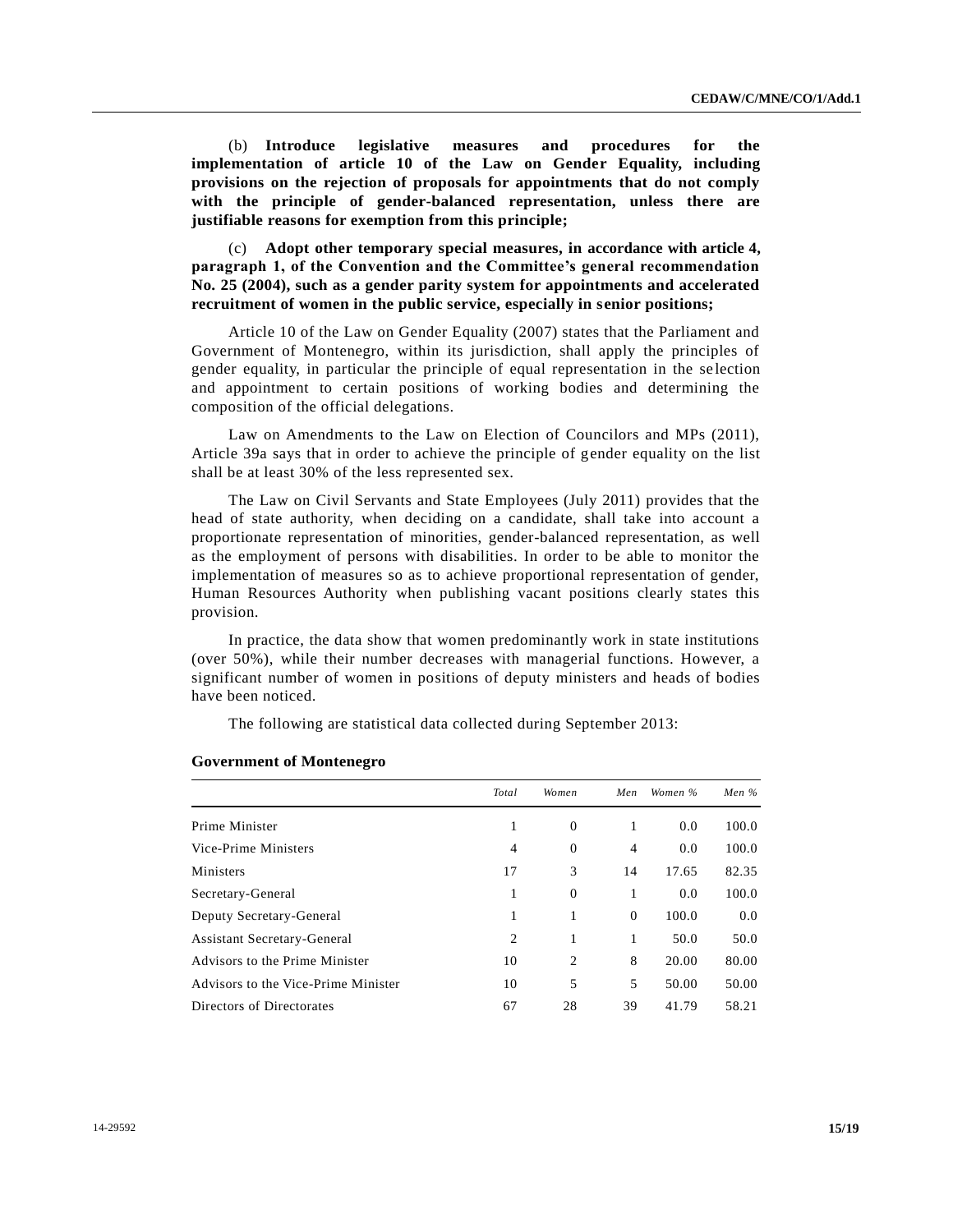|                                                                                      | Total                | Women              | Men | Women %     | Men $%$                            |
|--------------------------------------------------------------------------------------|----------------------|--------------------|-----|-------------|------------------------------------|
| Secretaries of the Ministries                                                        | 15                   | 4                  | 11  | 26.67       | 73.33                              |
| <b>State Secretaries</b>                                                             | 6                    | 2                  | 4   | 33.33       | 66.67                              |
| Directors (secretariat, administration body,<br>bureau, direction and agency)        | 36                   | 9                  | 27  | 25.00       | 75.00                              |
| Deputy Directors (secretariat, administration<br>body, bureau, direction and agency) | 57                   | 22                 | 35  | 38.60       | 61.40                              |
| <b>Parliament of Montenegro</b>                                                      |                      |                    |     |             |                                    |
| Parliament of Montenegro                                                             | Total                | Women              | Men | Women %     | Men $%$                            |
| Speaker of the Parliament                                                            | 1                    | $\Omega$           | 1   | 0.0         | 100.0                              |
| Vice-Speakers of the Parliament                                                      | 3                    | $\Omega$           | 3   | 0.0         | 100.0                              |
| <b>MPs</b>                                                                           | 81                   | 133                | 68  | 16.05       | 83.95                              |
| Secretary-General                                                                    | 1                    | $\overline{0}$     | 1   | 0.0         | 100.0                              |
| Deputy of the Secretary-General                                                      | 1                    | $\mathbf{0}$       | 1   | 0.0         | 100.0                              |
| Working bodies in the Parliament of Montenegro                                       | Number of<br>members | Number of<br>women |     | Women %     | Men %                              |
| <b>Constitutional Committee</b>                                                      | 13                   | 1                  |     | 7.69%       | 92.31%                             |
| $\cdots$                                                                             |                      |                    |     | $-$ 0.0 $-$ | $\sim$ $\sim$ $\sim$ $\sim$ $\sim$ |

| <b>Constitutional Committee</b>                                    | 13 | 1              | 7.69%  | 92.31%  |
|--------------------------------------------------------------------|----|----------------|--------|---------|
| Legislative Committee                                              | 13 | $\overline{2}$ | 15.38% | 84.62%  |
| Committee on Political System, Judiciary and<br>Administration     | 13 | 3              | 23.08% | 76.92%  |
| Security and Defense Committee                                     | 13 | $\theta$       | 0.00%  | 100.00% |
| Committee on International relations and<br>Emigrants              | 13 | 1              | 7.69%  | 92.31%  |
| Committee for European Integration                                 | 13 | 1              | 7.69%  | 92.31%  |
| Committee for Economy, Finance and Budget                          | 13 | $\Omega$       | 0.00%  | 100.00% |
| Committee on Human Rights and Freedoms                             | 11 | 3              | 27.27% | 72.73%  |
| Committee for Gender Equality                                      | 11 | 9              | 81.82% | 18.18%  |
| Committee on Tourism, Agriculture, Ecology<br>and Spatial Planning | 13 | 1              | 7.69%  | 92.31%  |
| Committee for Education, Science, Culture<br>and Sport             | 11 | 5              | 45.45% | 54.55%  |
| Committee for Health, Labor and Social<br>Welfare                  | 11 | 1              | 9.09%  | 90.91%  |
| Anti-corruption Committee                                          | 13 | $\Omega$       | 0.00%  | 100.00% |
| Administrative Committee                                           | 13 | 3              | 23.08% | 76.92%  |

**\_\_\_\_\_\_\_\_\_\_\_\_\_\_\_\_\_\_**

<sup>3</sup> Until May 2013, there were 14 women MPs in the Parliament of Montenegro, but by replacement of female MP Ana Ponoš with a male MP Goran Tuponja, the percentage of women in the Parliament has been reduced from 17.28 to 16.05%.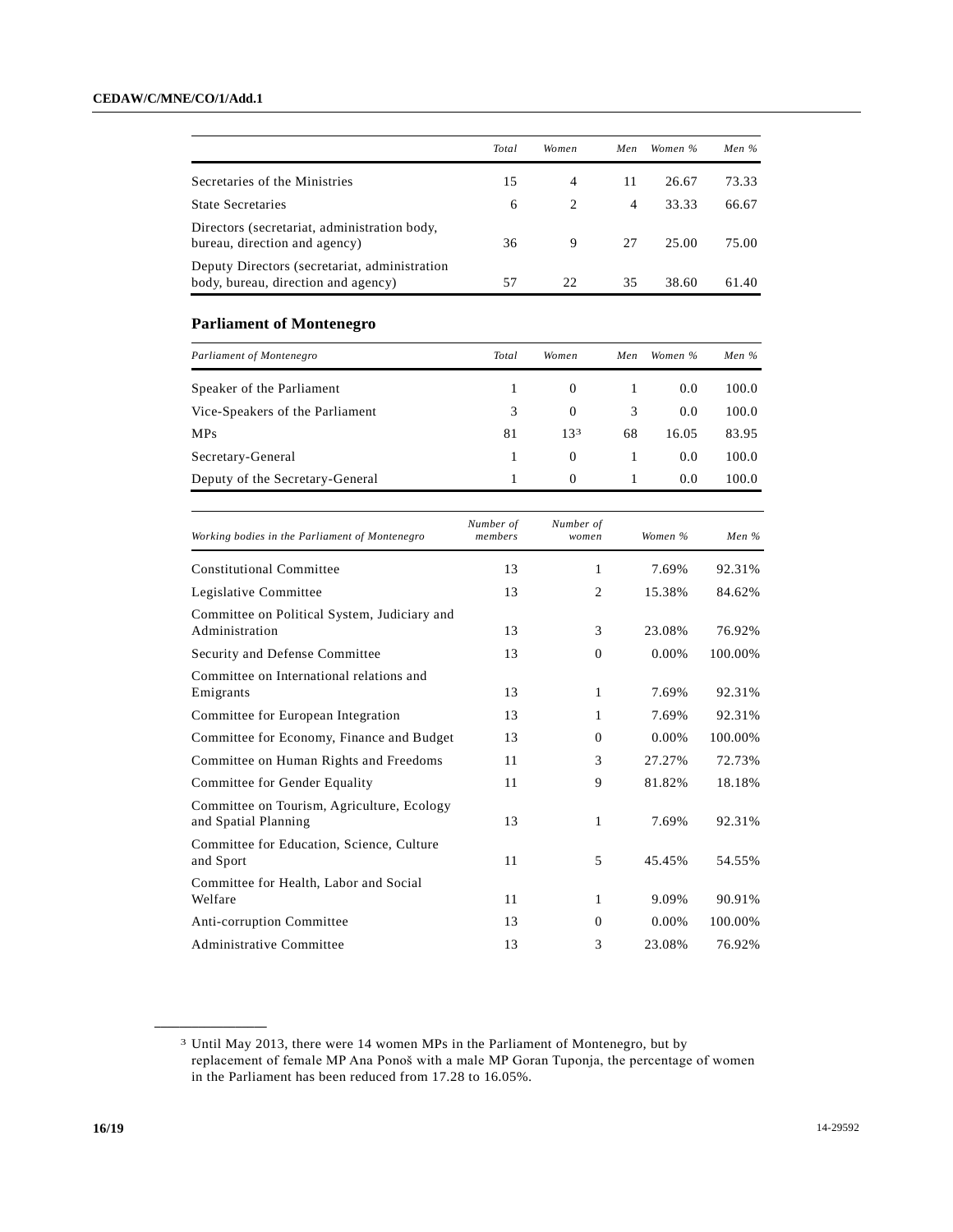| Working bodies in the Parliament of Montenegro                                                                                                                                                                                                        | Number of<br>members | Number of<br>women | Women %  | Men $\%$ |
|-------------------------------------------------------------------------------------------------------------------------------------------------------------------------------------------------------------------------------------------------------|----------------------|--------------------|----------|----------|
| Commission on Monitoring and Control of<br><b>Privatization Process</b>                                                                                                                                                                               | 8                    | $\Omega$           | $0.00\%$ | 100.00%  |
| Inquiry Committee for the purpose of<br>collecting information and facts on the events<br>relating to the work of state authorities<br>regarding publishing of audio recordings and<br>transcripts from the meetings of DPS<br>authorities and bodies | 12                   | 1                  | 8.33%    | 91.67%   |
| Working Group for building trust in election                                                                                                                                                                                                          |                      |                    |          |          |
| process                                                                                                                                                                                                                                               | 12                   | 3                  | 25.00%   | 75.00%   |

#### **Courts**

| No. | Court                          | No. of women<br>judges | Total number<br>of judges | Court President | Women<br>Judges % |
|-----|--------------------------------|------------------------|---------------------------|-----------------|-------------------|
| 1   | Supreme Court                  | 10                     | 18                        | Woman           | 55.56%            |
| 2   | <b>Administrative Court</b>    | 5                      | 10                        | Man             | 50.00%            |
| 3   | Court of Appeal                | 5                      | 10                        | $\equiv$        | 50.00%            |
| 4   | Commercial Court Bijelo Polje  | 1                      | 5                         | Man             | 20.00%            |
| 5   | Commercial Court Podgorica     | 11                     | 16                        | Man             | 68.75%            |
| 6   | Higher Court Bijelo Polje      | 7                      | 19                        | Man             | 36.84%            |
| 7   | Higher Court Podgorica         | 23                     |                           | 34 Man          | 67.65%            |
| 8   | <b>Basic Court Bar</b>         | 5                      | 10                        | Man             | 50.00%            |
| 9   | <b>Basic Court Berane</b>      | 5                      | 10                        | Man             | 50.00%            |
| 10  | <b>Basic Court BP</b>          | 7                      | 13                        | Man             | 53.85%            |
| 11  | <b>Basic Court Cetinje</b>     | 3                      | 5                         | Man             | 60.00%            |
| 12  | <b>Basic Court Danilovgrad</b> | $\overline{c}$         | 4                         | Woman           | 50.00%            |
| 13  | <b>Basic Court Herceg Novi</b> | 5                      | 7                         | Woman           | 71.43%            |
| 14  | Basic Court Kolašin            | $\overline{c}$         | 3                         | Man             | 66.67%            |
| 15  | <b>Basic Court Kotor</b>       | 6                      | 16                        | Man             | 37.5%             |
| 16  | Basic Court Nikšić             | 9                      | 17                        | Man             | 52.94%            |
| 17  | <b>Basic Court Play</b>        | 1                      | 2                         | Man             | 50.00%            |
| 18  | Basic Court Pljevlja           | 6                      | 7                         | Woman           | 85.71%            |
| 19  | <b>Basic Court Podgorica</b>   | 26                     | 39                        | Man             | 66.67%            |
| 20  | Basic Court Rožaje             | 1                      | 5                         | Man             | 20.00%            |
| 21  | <b>Basic Court Ulcinj</b>      | $\overline{c}$         | 6                         | Woman           | 33.33%            |
| 22  | Basic Court Žabljak            | $\overline{0}$         | 3                         | Man             | 0.00%             |
|     | <b>Total</b>                   | 143                    | 260                       |                 | 55.00%            |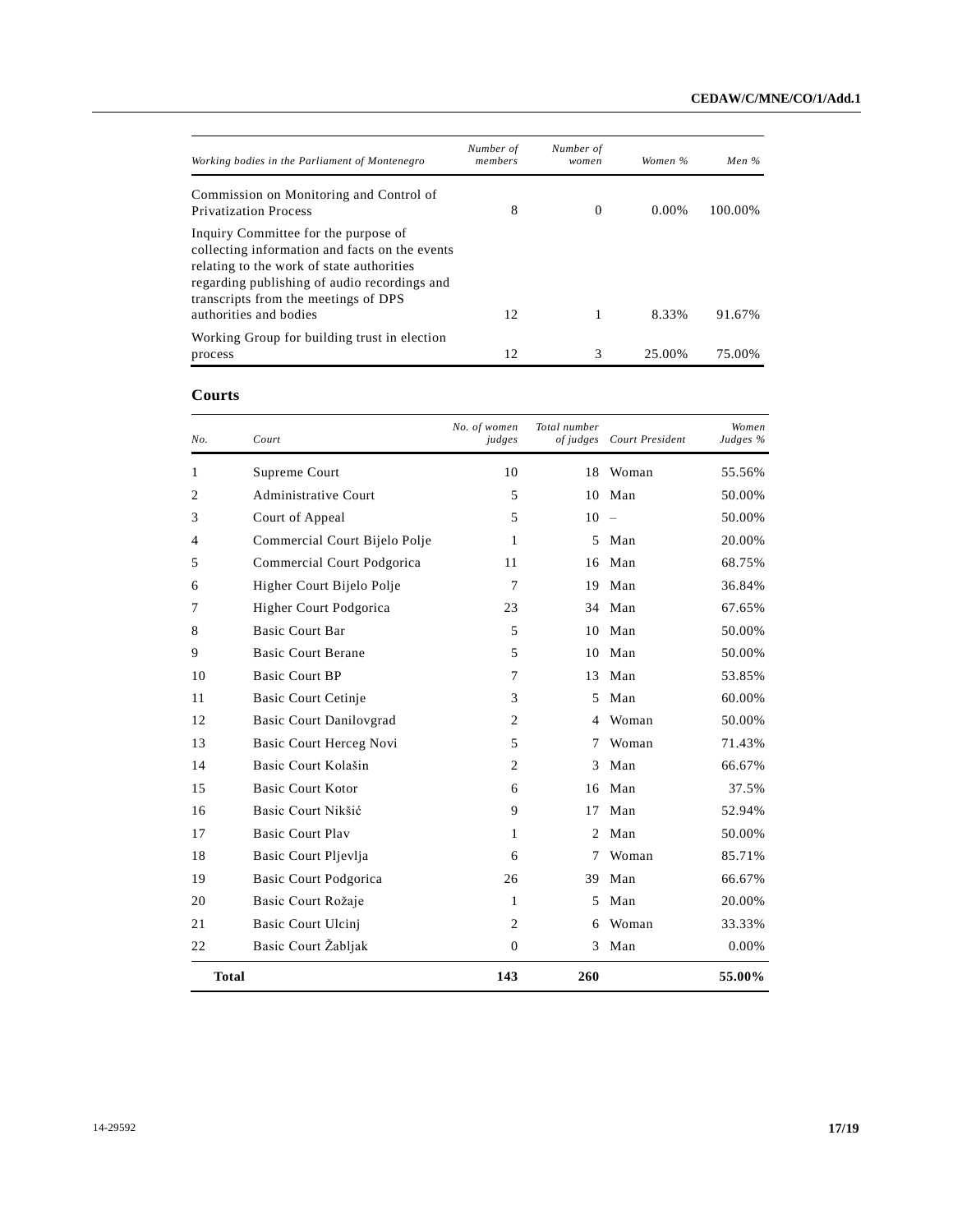# (d) **Remove discriminatory practices and address cultural barriers that prevent women from moving into decision-making and management positions in the education sector and so ensure proportionate representation of women and men in principal positions.**

Ministry of Education, in accordance with the CEDAW recommendations, runs a policy of improving the practice of eliminating discrimination and cultural barriers that prevent women to be employed in positions of decision-making and leadership positions in the education sector and to ensure proportional representation of women and men in positions of Director of the institution.

A key criterion for the selection of directors of institutions, under the same conditions, is the evaluation of the quality of the overall educational work and submitted development program of the institution. We note that at the time when recommendations were passed, the most of directors were for the period and the expiration of the mandate or dismissal possible with the new appointments will be based on proportional representation of women and men on the positions of educational institutions.

| Directors of educational institutions | Number of women | Number of men | % of women |
|---------------------------------------|-----------------|---------------|------------|
| Homes for students                    | 2               | 6             | 33,33      |
| Musical elementary schools            | 7               | 2             | 77,78      |
| Musical secondary schools             | 3               | 2             | 60         |
| <b>Educational centers</b>            |                 |               | 50         |
| Elementary schools                    | 44              | 117           | 27,33      |
| Secondary schools                     | 7               | 35            | 16,67      |
| Secondary schools (private)           | $\Omega$        |               | $\theta$   |
| Pre-school institutions               | 15              | 3             | 83,33      |
| Resource centers                      | $\Omega$        | 3             | $\Omega$   |
| <b>Total</b>                          | 79              | 168           | 31,98      |

University of Montenegro — the total number  $(21)$  University units — 5 are female deans and 16 male deans (31.6%).

The data indicate that the percentage of women in managerial positions in educational institutions is growing; however, it is still necessary to work to empower women and break the stereotype that women were equally represented in decision-making.

(e) **Provide incentives for political parties to nominate equal numbers of women and men as candidates and harmonize their statutes with the Law on Gender Equality, e.g. through party financing and by encouraging broadcasting media to allocate extra time to those parties during electoral campaigns.**

(f) **Create an enabling environment for political participation of women, including Roma, Ashkali and Egyptian women, e.g. by adequately funding campaigns of women candidates, educating young women leaders, and strengthening women's wings of political parties.**